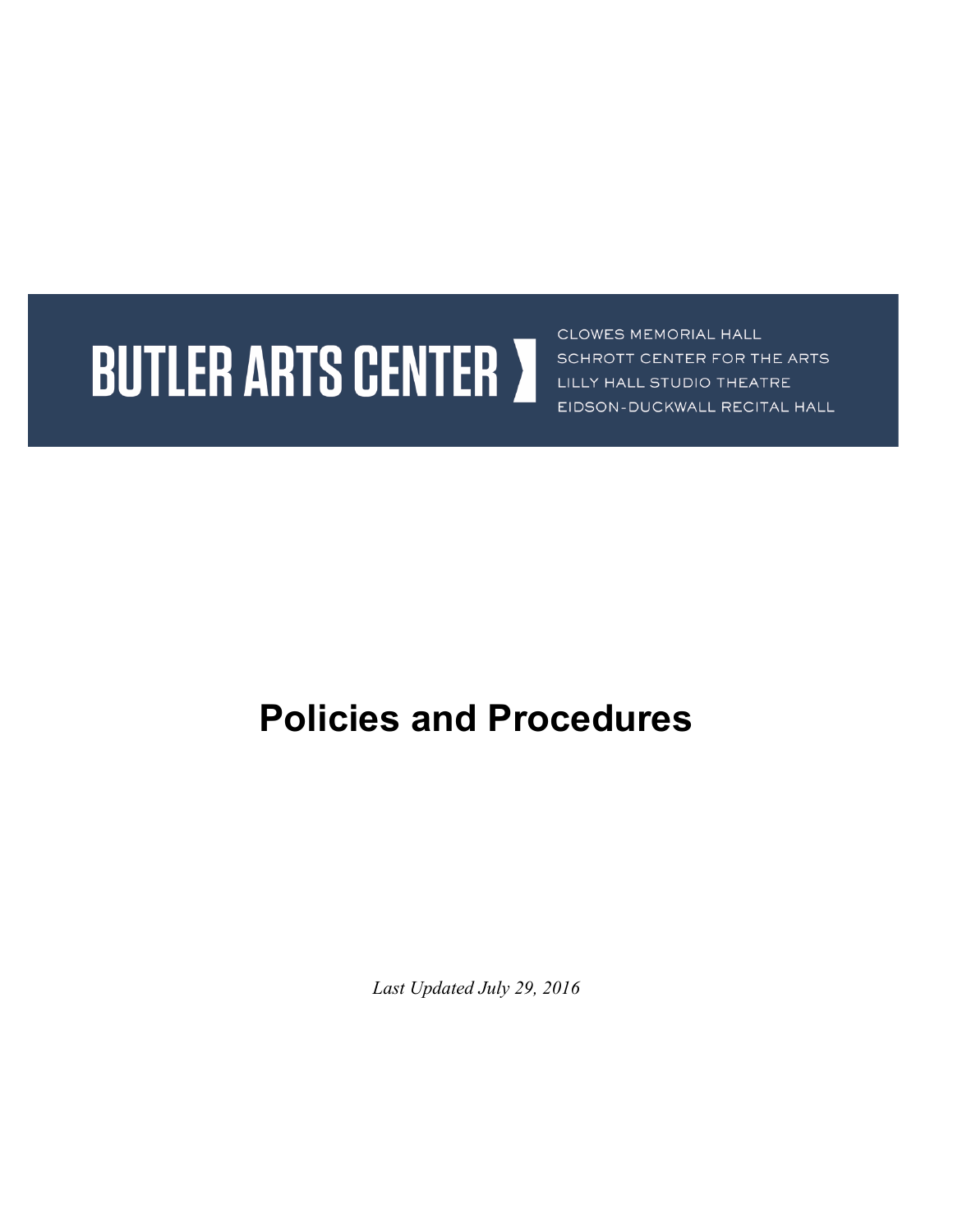## **Table of Contents**

## **About**

### **General Rules**

| Blocking of House Egresses 9             |  |
|------------------------------------------|--|
| Cancellations Due to Weather and Other   |  |
| Emergency Conditions10                   |  |
|                                          |  |
| Controlled Substances 10                 |  |
|                                          |  |
| Delivery and Storage of Goods 10         |  |
|                                          |  |
|                                          |  |
| Interruption or Termination of Event  10 |  |
|                                          |  |
| Non-Exclusive Right 11                   |  |
|                                          |  |
|                                          |  |
| Payment for Damage  11                   |  |
|                                          |  |
|                                          |  |
|                                          |  |
| Security & Emergency Medical             |  |
|                                          |  |
|                                          |  |
|                                          |  |
|                                          |  |
|                                          |  |
| Venue Announcement  12                   |  |

## **Front of House**

| Promotional Displays and Tables  14    |  |
|----------------------------------------|--|
| Reception Area in Krannert Room  14    |  |
| Reception Area in Main Lobbies 14      |  |
| Reception Areas: Owings Suite, Outside |  |
| Marquee and West Marquee 14            |  |
|                                        |  |
|                                        |  |

## **Media Relations and Marketing**

| Advertising Services  16                |  |
|-----------------------------------------|--|
| Inclusion in Clowes Marketing  16       |  |
| Marketing Requirements 16               |  |
|                                         |  |
|                                         |  |
| Parking for Live Recording 16           |  |
| Parking for Media Event 16              |  |
|                                         |  |
| Press Internet Access  17               |  |
|                                         |  |
|                                         |  |
|                                         |  |
| Recording an Event (audio and video) 17 |  |

## **Box Office and Ticket Services**

| Accessibility for People with Disabilities  18 |
|------------------------------------------------|
| Artist/Production Complimentary Tickets 18     |
|                                                |
| Group Sales for Free Events  18                |
| Group Sales for Paid Events 18                 |
|                                                |
| On Sale/Ticket Distribution Date 19            |
|                                                |
| Ticket Distribution for Paid Events 19         |
| Ticket Pricing and Production Holds 19         |
| Ticket Requirement for Free Events  19         |
|                                                |

## **Technical Services and Backstage**

| Chaperoning of Children  20     |  |
|---------------------------------|--|
| Conduct and Performance 20      |  |
|                                 |  |
| Control of Stage Equipment 20   |  |
|                                 |  |
|                                 |  |
| Dressing Room Supplies  20      |  |
|                                 |  |
| Entrances (cast and crew)  21   |  |
|                                 |  |
| Firearms and Special Effects 21 |  |
|                                 |  |
|                                 |  |
|                                 |  |
|                                 |  |
|                                 |  |
|                                 |  |
|                                 |  |
|                                 |  |
| Meal Break - Non-Work Time 22   |  |
|                                 |  |
|                                 |  |
|                                 |  |
|                                 |  |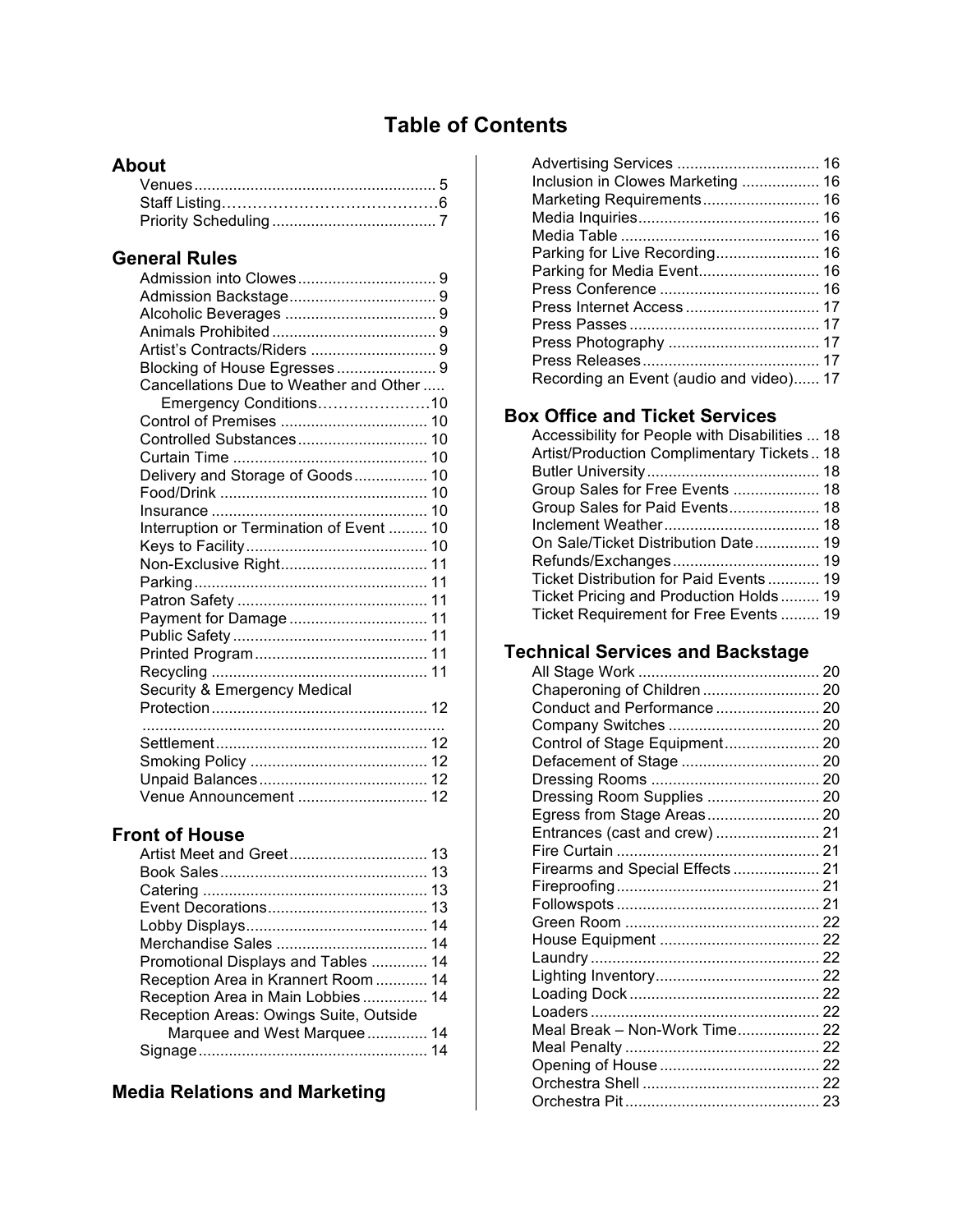## **Table of Contents (cont.)**

| Parking for Production Personnel  23    |  |
|-----------------------------------------|--|
|                                         |  |
| Production Questionnaire and Production |  |
|                                         |  |
| Recording and Video Services 24         |  |
| Reduction of Stage Crew  24             |  |
|                                         |  |
|                                         |  |
| Security of Valuables  25               |  |
|                                         |  |
|                                         |  |
|                                         |  |
|                                         |  |
| Technical Coordination  26              |  |
| Technical Information Deadline  26      |  |
|                                         |  |
|                                         |  |
|                                         |  |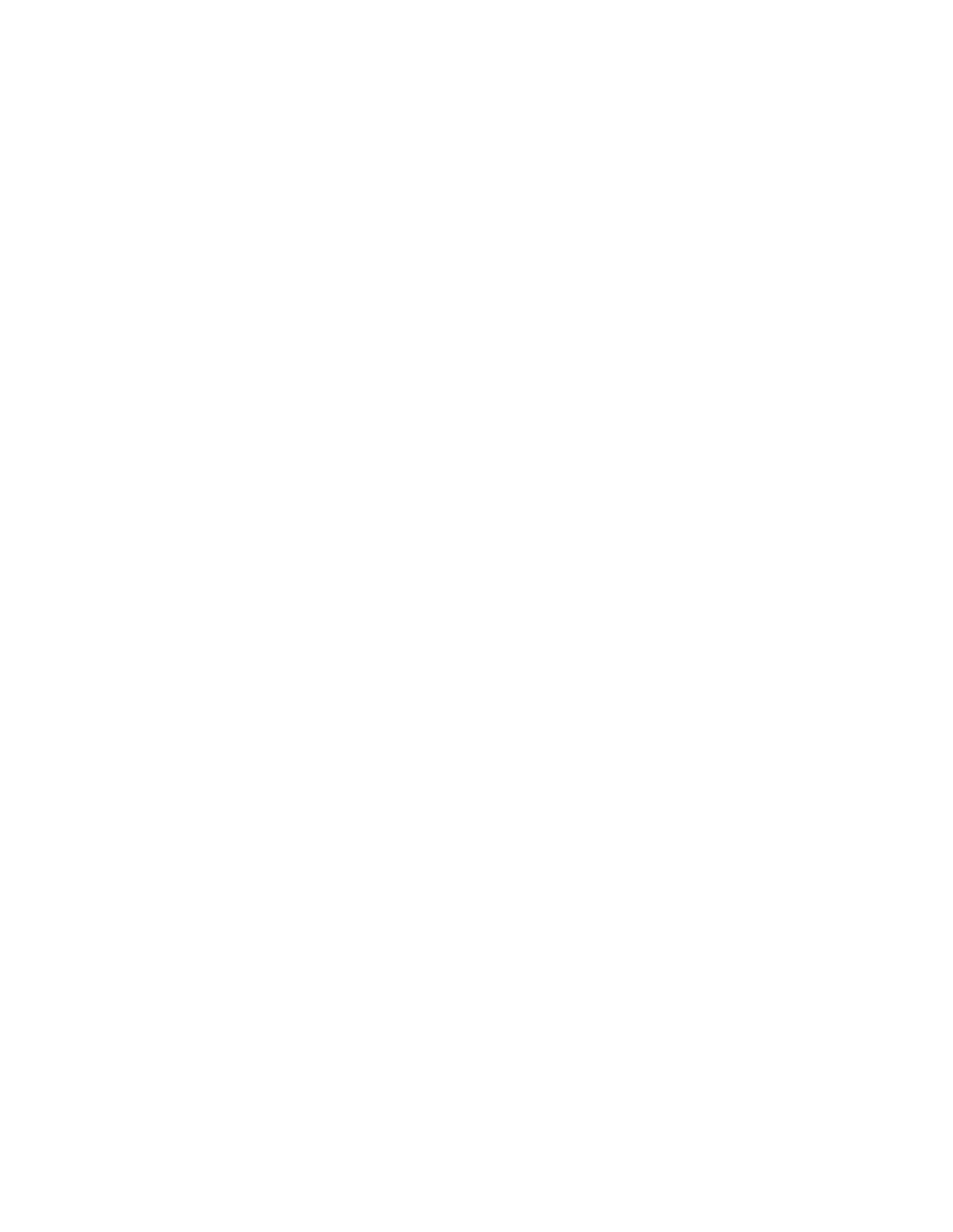## **About the Butler Arts Center**

The Butler Arts Center is the premiere arts destination in Indianapolis, Indiana and is made up of 5 venues on the campus of Butler University: Clowes Memorial Hall, Howard L. Schrott Center for the Arts, Eidson-Duckwall Recital Hall, Lilly Hall Studio Theatre, and Lilly Hall Black Box.

The Butler Arts Center is a multi-purpose performing arts facility that serves as a cultural and educational resource for Butler University and the greater Indianapolis community. The BAC is also made available for rent to not-for-profit and for-profit organizations pending availability.

#### **Clowes Memorial Hall**

Clowes Hall opened in 1963. The 2,200-seat proscenium theatre was conceived by Dr. George Clowes and his wife, Edith Whitehill Clowes, as a center of culture and entertainment. Since then, more than 9 million people have seen a performance in Clowes Hall since it opened on Oct. 18, 1963. In the summer of 2013, Clowes underwent the start of a significant restoration, with replacements being completed so far with new seats, carpeting, and paint in the interior. A new roof over the building, and a new state of the art sound system.

#### **Howard L. Schrott Center for the Arts**

Completed in 2013, the Schrott Center is a full-sized laboratory for students and faculty to participate in and experience the arts. Theater students are able to perform for larger audiences, in a proscenium theater. Dance students are able to showcase their individual performances and choreography on the Schrott stage. The adjustable acoustics can be tailored so music ensembles can maximize their presence and tone. Students studying art and design have the opportunity to exhibit their art in the facility. And arts administration students are able to learn firsthand the ins and outs of managing an artistic venue.

#### **Eidson-Duckwall Recital Hall**

In 2004 the former chapel space in Robertson Hall was renovated to create the Eidson-Duckwall Recital Hall, an acoustically sure, dedicated recital hall with high-quality recording potential. It also includes dressing rooms and pre- and post-performance reception and green room spaces. This renovation provides the University and the community with a first-class venue for musical concerts, as well as intimate lectures and gatherings.

#### **Lilly Hall Studio Theatre**

Home to the Butler Theatre department, the Lilly Hall Studio Theatre is a traditional black box venue and an important addition to the Butler Arts Center. The flexible space provides students and faculty a home to explore various staging techniques and styles while providing a well-rounded education in the background of theatre. The Studio Theatre additionally doubles as a classroom for theatre students and gives them a place to craft their dramatic and technical skills.

#### **Lilly Hall Black Box**

In 2013, the Black Box Theatre was added onto Lilly Hall as part of a major building expansion. The Black Box provides students an additional black box flat floor space in which to produce their own productions as well as an additional transitional room for cabaret style productions.

It is the responsibility of the Butler Arts Center to provide you with the services needed to present your event to your patrons. Because we are usually not part of the creative team that produces the show or event, it is important that we be informed of all the needs of the show or event well before it comes to on the BAC venues. These needs include schedules and all resources: human and equipment. This allows us to prepare well in advance for the needs of all Lessees of the space. This document is an attempt to make the entire process, from scheduling to performance, as Lessee-friendly, and with as few surprises as possible.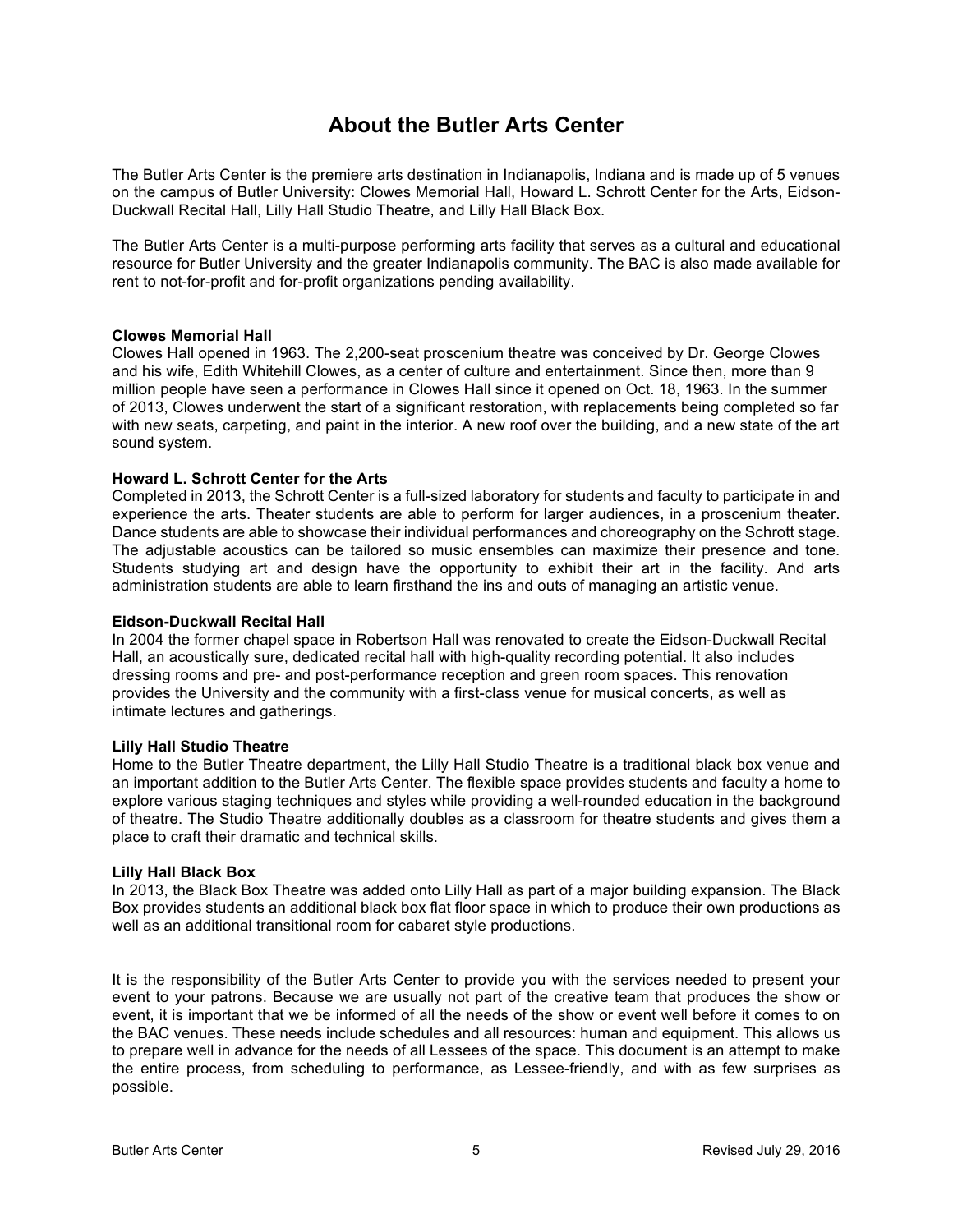## **Butler Arts Center Staff**

#### **Butler Arts Center**

| <b>Ty Sutton</b><br>Aaron Hurt<br>Meg Liffick |                            | <b>Executive Director</b><br><b>Director of Operations</b><br>Arts & Culture Marketing Director x6117 |                             | tlsutton@butler.edu<br>ahurt@butler.edu<br>mliffick@butler.edu |       |
|-----------------------------------------------|----------------------------|-------------------------------------------------------------------------------------------------------|-----------------------------|----------------------------------------------------------------|-------|
| <b>Clowes Memorial Hall</b>                   |                            |                                                                                                       |                             |                                                                |       |
| Building                                      | Info Desk - Main Line      | x9697                                                                                                 |                             | <b>SL-Monitor Mix</b>                                          |       |
|                                               | Box Office - Info Line     | x6444                                                                                                 | SR-Stage Manager Office     |                                                                | x9615 |
|                                               | Coat Room                  | x9611                                                                                                 | Admin Office FAX            |                                                                | x9820 |
|                                               | Conference Room            | x6848                                                                                                 | Box Office FAX              |                                                                | x8456 |
|                                               | Krannert Kitchen           | x9602                                                                                                 | Coat Room FAX               |                                                                | x6461 |
|                                               | Owings Suite               | x8805                                                                                                 | <b>Executive Office FAX</b> |                                                                | x9271 |
|                                               | Admin Office - Intern Desk | x9025                                                                                                 | Stage Manager Office FAX    |                                                                | x6410 |

| Administrative                   | Lisa Whitaker<br>James Cramer<br>Joanna Hodges<br>Lance Patterson<br>Doris Schwandt<br>Carrie Barcus | <b>Business Manager</b><br><b>Community Relations Manager</b><br><b>Marketing Manager</b><br><b>Event Manager</b><br><b>Administrative Assistant</b> | x9613<br>x6414<br>x6411<br>x9341<br>x9987<br>x9698 | lwhitake@butler.edu<br>jcramer@butler.edu<br>lpatters@butler.edu<br>dschwand@butler.edu<br>cabrown3@butler.edu |
|----------------------------------|------------------------------------------------------------------------------------------------------|------------------------------------------------------------------------------------------------------------------------------------------------------|----------------------------------------------------|----------------------------------------------------------------------------------------------------------------|
| Education                        | <b>Allie Combs</b><br>Donna Rund                                                                     | Info Desk Receptionist<br>Education Program Coordinator x9942<br><b>Education Manager</b>                                                            | x8052                                              | agcombs@butler.edu<br>drund@butler.edu                                                                         |
| <b>Box Office</b>                | Sheila Sharp<br>Jackie Sands<br>Julie England                                                        | <b>Box Office Manager</b><br>Assistant Box Office Manager<br><b>Subscription Coordinator</b>                                                         | x9852<br>x6446<br>x6348                            | sksharp@butler.edu<br>jsands@butler.edu<br>jengland@butler.edu                                                 |
| Stage                            | John Lucas<br>Jimmy Winegard<br>Ernie Yezzi<br>Jeff Gooch                                            | Stage Tech - Lights<br>Stage Tech - Flyman<br>Stage Tech - Sound<br>Stage Tech - Video                                                               | x6423<br>x9615<br>x9612<br>x9298                   | jlucas@butler.edu<br>jwinegar@butler.edu<br>eyezzi@butler.edu<br>jgooch@butler.edu                             |
| Custodial                        | Jeff Burton<br><b>Cindy Norrick</b><br><b>Dallus Watkins</b><br>Nancy Brunner                        | Lead Custodian<br>Custodian<br>Custodian<br>Custodian, part time                                                                                     | x9617<br>x9617<br>x9617                            | jmburton@butler.edu<br>cnorrick@butler.edu<br>dwatkins@butler.edu                                              |
| Administrative<br>Stage          | <b>Schrott Center for the Arts</b><br>Dennis Long                                                    | <b>Operations Manager</b><br><b>Production Manager</b><br><b>Assistant Production Manager</b>                                                        | x9619<br>x8683<br>x8683                            | dalong1@butler.edu                                                                                             |
|                                  | Eidson-Duckwall Recital Hall<br>Administrative Courtney Hardy                                        | <b>Event Manager</b>                                                                                                                                 | x9657                                              | ckhardy@butler.edu                                                                                             |
| <b>Lilly Hall Studio Theatre</b> | Administrative Courtney Hardy<br>LaKisha Cooper                                                      | <b>Facility Manager</b><br><b>Theatre Department Secretary</b>                                                                                       | x9657<br>x9659                                     | ckhardy@butler.edu<br>ljcooper@Butler.edu                                                                      |
| <b>Lilly Hall Black Box</b>      |                                                                                                      |                                                                                                                                                      |                                                    |                                                                                                                |

Administrative Courtney Hardy Facility Manager **x9657** ckhardy@butler.edu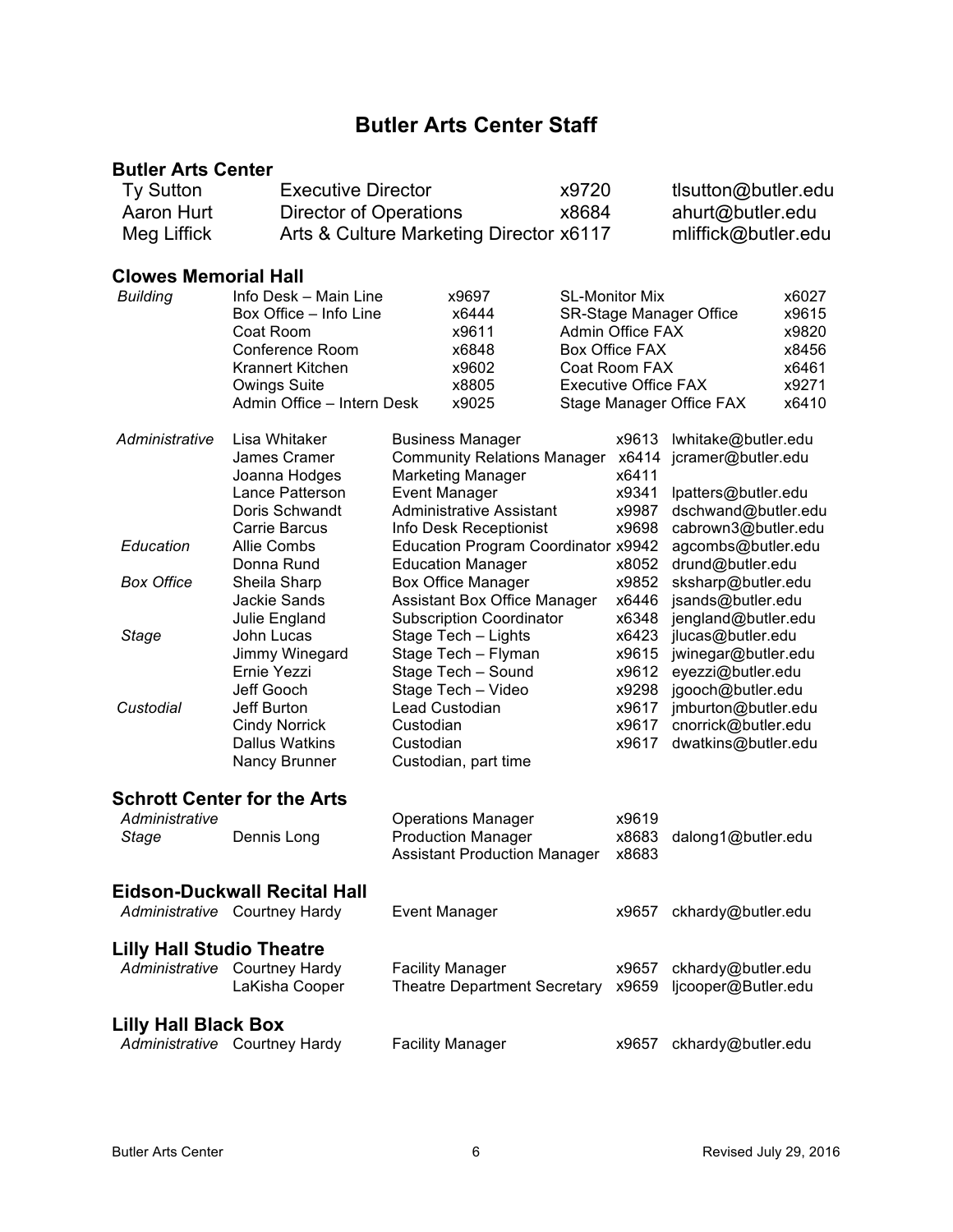#### **PRIORITY SCHEDULING**

All Lessees must be in compliance with the rules and regulations outlined in this document. Scheduling of events is the responsibility of the Executive Director and the Director of Operations of the Butler Arts Center. Requests for scheduling performances and support spaces will be determined on the basis of the following use priority. Each category within this priority shall be assessed all fees and costs appropriate to that category.

#### **Level I**

Butler University events or performances mandated by the schedule of the annual academic calendar (i.e., Orientation, Winter and Spring Commencement).

#### **Level II**

Performance dates by resident companies requiring full weeks for performances (i.e., Broadway Across America, Butler Ballet, and Music For All).

#### **Level III**

In CMH: Butler Arts Presents, Clowes Education Series, Jordan College of the Arts ensembles. In SCA: Jordan College of the Arts Ensembles, Butler Arts Presents In EDRH: Jordan College of the Arts Ensembles, Student Recitals, Butler Arts Presents Lilly Hall: Jordan College of the Arts Ensembles, Student Productions, Butler Arts Presents

#### **Level IV**

Butler University academic programs and major lectures involving a whole building.

#### **Level V**

Butler resident arts organizations, departments, and student organizations.

#### **Level VI**

Other Not-For Profit organizations and For-Profit businesses.

The Butler Arts Center operates on a fiscal year ending May 31. **Requests for available dates should be made by October of the year preceding. (i.e. October of the current year for dates of the next year, June 1 – May 31).** Once each level of priority use has been confirmed, the calendar will open to all other Lessees.

Special permission is needed to schedule dates during scheduled Butler University holiday periods including Easter, Thanksgiving, Christmas, New Year's and Butler University Breaks. Special rental rates may apply during these periods to compensate for labor overtime rates.

All events must be booked a minimum of eight weeks in advance unless the Lessee is University sponsored or is a regular Lessee. University events that are only using the Clowes Hall Krannert Room, or Clowes Hall lobby, may only be booked starting 90 days out from the proposed event. A deposit guarantee is due on signing the Standard Rental Agreement or at a minimum of six weeks before the event date and/or before the beginning of ticket sales or the promotion of the event. The deposit guarantee is based on the total budget of the event agreed upon by the presenting organization and the Butler Arts Center. Payment of the deposit guarantee may be in the form of check or certified bank letter of credit. The Butler Arts Center may waive these provisions if the renter is a regular Lessee.

**If an event reservation is released by the Lessee four weeks or less prior to the confirmed (booked) event date(s), the presenting organization will be charged the agreed upon rental fees plus any costs incurred by the Butler Arts Center as a result of the planned utilization or cancellation.**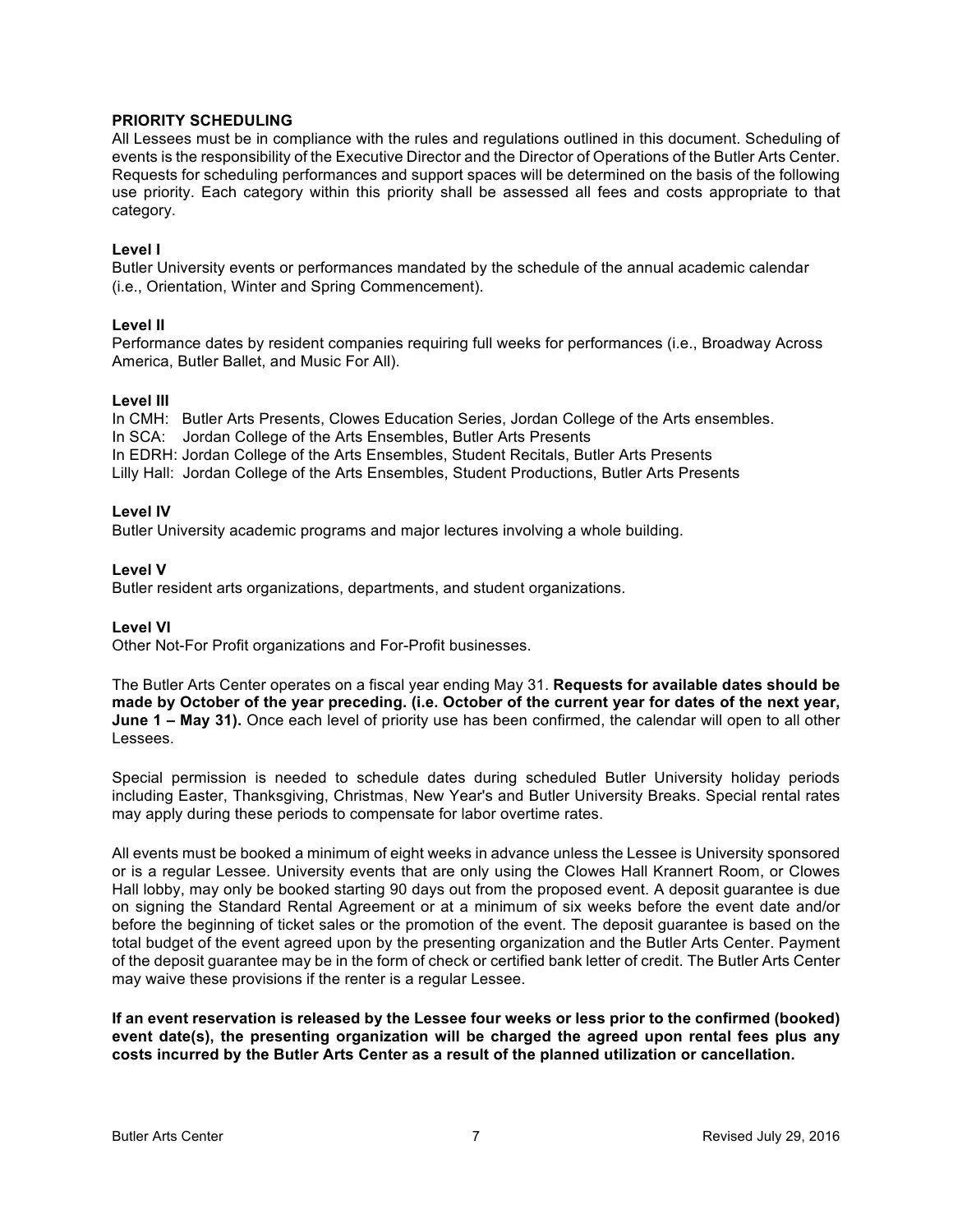A courtesy hold may be placed on the Auditorium before issuing a Standard Rental Agreement. If the date is challenged during this time, the Lessee obtaining the first hold will be given the opportunity to respond (2 business days) before the date is released to another renter. At this time a non-refundable deposit of \$500 must be submitted to retain the date. Signing an agreement and the receipt of the advance deposit guarantee officially reserves the date.

No blind dates will be held. A date hold must include the name of the act to be presented. Final date confirmation and Standard Rental Agreement will be withheld until the Lessee has provided the Butler Arts Center with an official offer to the act, letter of intent or deal memorandum from the act to be presented and the technical rider.

**To inquire about space availability, please fill in a Request for Space Form. These forms are available by contacting Aaron Hurt, Director of Operations. Phone requests can be made by calling 317-940-9697 Monday through Friday 8:30am – 5pm. Forms can also be sent via email by requesting them at rent@cloweshall.org.**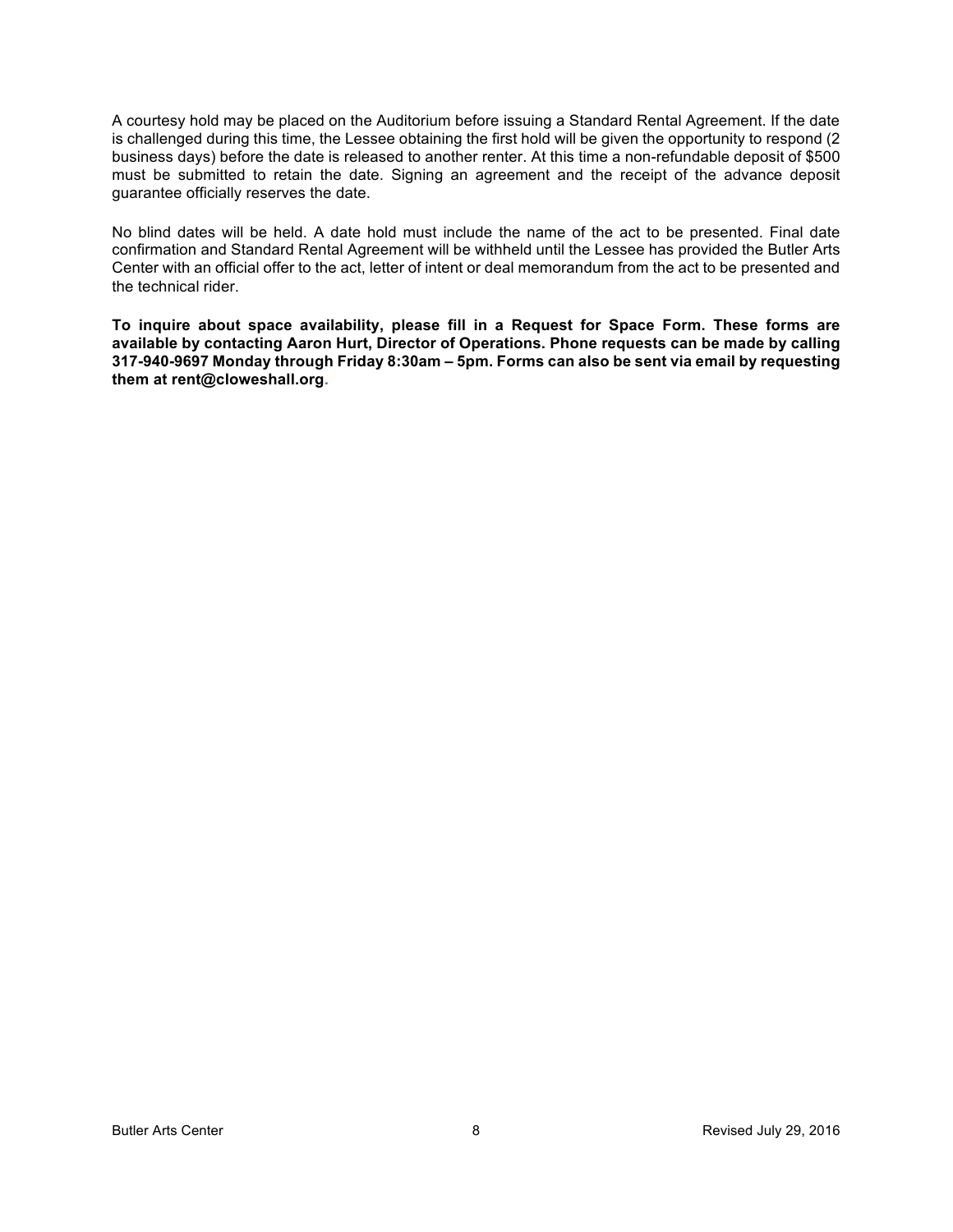## **General Rules**

#### **Admission**

All patrons must possess a ticket for admission for a paid event at the Butler Arts Center. This includes infants. For the enjoyment of all patrons, it is strongly recommended that children age two and under not attend performances. Strollers and baby seats will not be allowed in the auditorium and if left in the lobby will be done so at the owner's risk.

Tickets are required for free events when 750 or more patrons are expected in an auditorium or 150 or more are expected in the Krannert Room.

#### **Admission Backstage**

Entrances backstage will be secured at half-hour before the scheduled curtain time. It is the responsibility of the sponsoring organization to have someone stationed at the backstage entrances if artists, musicians and/or technicians are expected to arrive later than half-hour. If the BAC needs to staff these doors, the cost of labor will be charged to the Lessee. Staffing by the BAC must be made at the signing of the Lease Agreement.

No guests are permitted backstage from half-hour before show time until the conclusion of the program. This includes during intermission. All guests must either have backstage identification and/or the sponsoring organization must provide the BAC an approved guest list. No other guests will be allowed backstage unless Lessee has arranged in advance. All guests will be instructed where to enter the backstage area. Additional event staffing may be required to facilitate backstage visits at Lessee's expense,

For safety reasons, no guests are permitted anywhere onstage. This is a logistical concern as well as a safety issue. Stagehands need to be able to do their show work and post-show work quickly and without obstruction.

#### **Alcoholic Beverages**

Alcoholic beverage usage shall, at all times, comply with Butler University's "Regulations Governing the Use of Alcoholic Liquor at the University Event." A copy is available from the Executive Director.

#### **Animals Prohibited**

Because of Butler University's concern for the health, well-being and comfort of our patrons and all others involved during BAC events, patrons are prohibited from bringing animals of any kind into any event held at a venue in the Butler Arts Center. Animals used in performance may be brought in only during actual rehearsals or performance. Such special arrangements must be made in advance with the Executive Director and/or the Director of Operations. Traveling animals are subject to inspection by Indianapolis Department of Animal Care and Control.

Service animals with appropriate documentation are the only exception to this provision.

#### **Artist's Contracts/Riders**

The Lessee will submit to the Executive Director copies of any and all contracts, riders, or letters of agreement with the performers whose services form the basis for use of the spaces as per the Terms and Conditions of the Lease. This material needs to be received no later than eight (8) weeks prior to the engagement or prior to tickets going on sale, whichever comes first.

#### **Blocking of House Egresses**

Due to fire regulations, no aisle or part of an aisle can be blocked in any manner.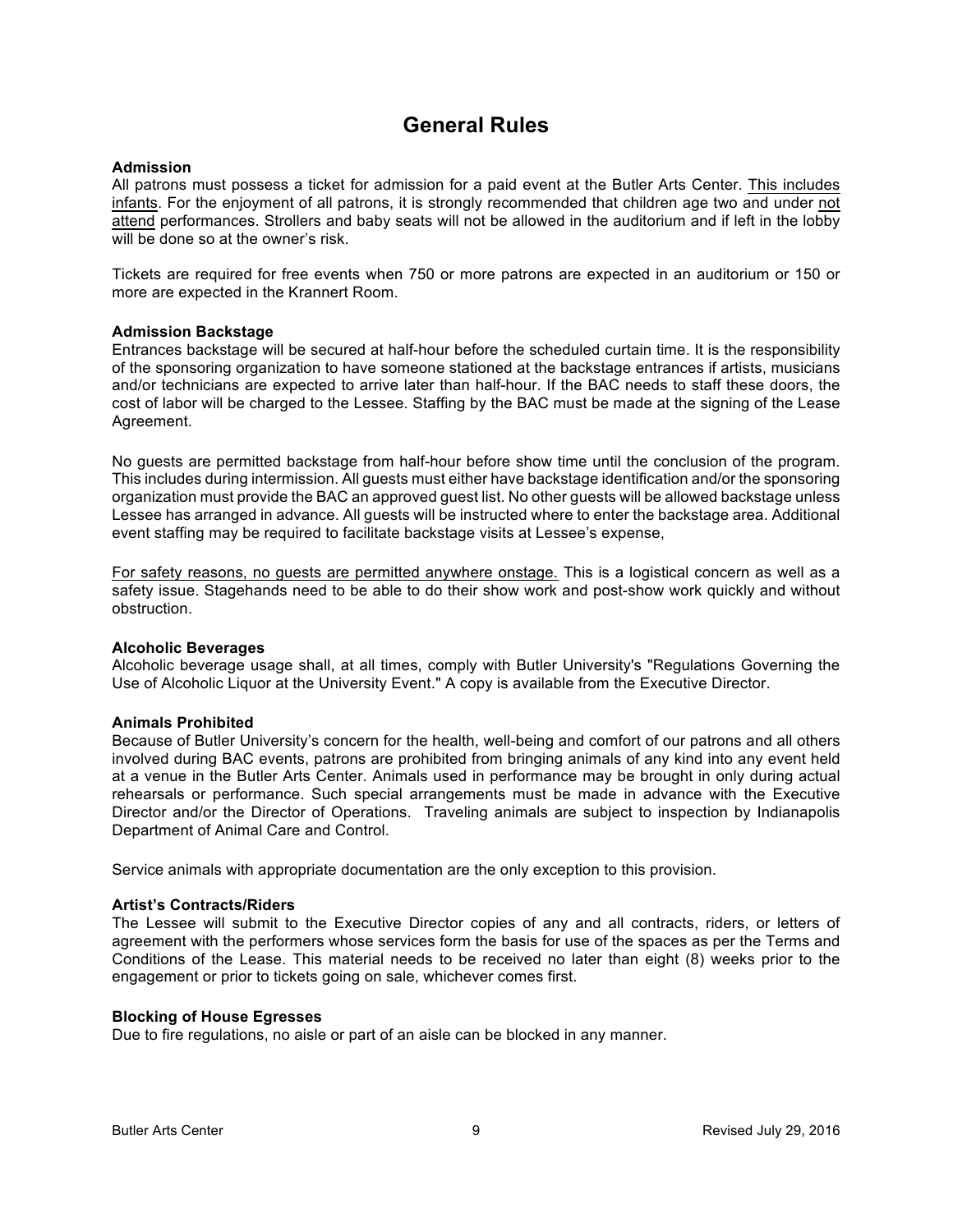#### **Cancellations Due to Weather and Other Emergency Conditions**

Cancellation of an event will be considered on an individual basis. Please check with the Executive Director regarding cancellation of an event in the case of inclement weather. Detailed information is provided in the Terms and Conditions portion of the Lease Agreement.

#### **Control of Premises**

It is understood that no agreement with the Lessee relinquishes the Butler Arts Center's right to control the management of the facility and to enforce all necessary laws, rules and regulations as per Terms and Conditions of the Lease Agreement.

#### **Controlled Substances**

No use or possession of controlled substances is permitted on the Butler University campus.

#### **Curtain Time**

Curtain will not be held beyond advertised time except for the following reasons: equipment malfunction, weather or traffic conditions as determined by the Administrator in Charge, illness or tardiness on the part of a performer. The Butler Arts Center's Administrator in Charge for the event, in cooperation with the Box Office Manager, House Manager and Production Stage Manager, makes the final decision determining the holding of a curtain.

#### **Delivery and Storage of Goods**

Materials delivered to the BAC when a Lessee is not in the building will not be accepted unless prior arrangements have been made. In accepting delivery of goods addressed to the Lessee, The Butler Arts Center is acting for the accommodation of the Lessee and shall not be liable for any loss or damage thereof. Lessee assumes all responsibility for any property that may be placed in storage during or between the event(s) (See Scenery Removal). The Butler Arts Center will not accept any goods shipped to the Lessee if any sum is to be paid to the carrier upon delivery.

#### **Food/Drink**

Only lidded beverages and water bottles purchased at BAC venue are allowed in the auditorium. Patrons may also take in food purchased at the BAC but caution patrons to use discretion in opening crinkly plastic packages that make noise and disturb people seated around them.

The Butler Arts Center asks that all Lessees help keep the venue clean by placing food and beverage trash or recycling in the appropriate containers in the Lobby, Green Room and Dressing Rooms at the end of the event. If there is a spill, please notify an event staff member as soon as possible.

#### **Insurance**

Liability insurance agreements must be made out to Butler University and on file no less than fourteen (14) business days prior to event. Limits of liability are specified in the Terms and Conditions section of the Lease Agreement.

#### **Interruption or Termination of Event**

The Butler Arts Center retains the right to interrupt or terminate any event when, in the sole judgment of BAC management or Butler University Police Department (BUPD) or other authority, such action is necessary in the interest of public safety.

#### **Keys to Facility**

No keys to the Butler Arts Center venues will be given to any Lessee or artist hired by the Lessee. Keys are assigned only to employees of the BAC and only such employees shall open the Hall. The BACstaff will be responsible for unlocking other interior spaces.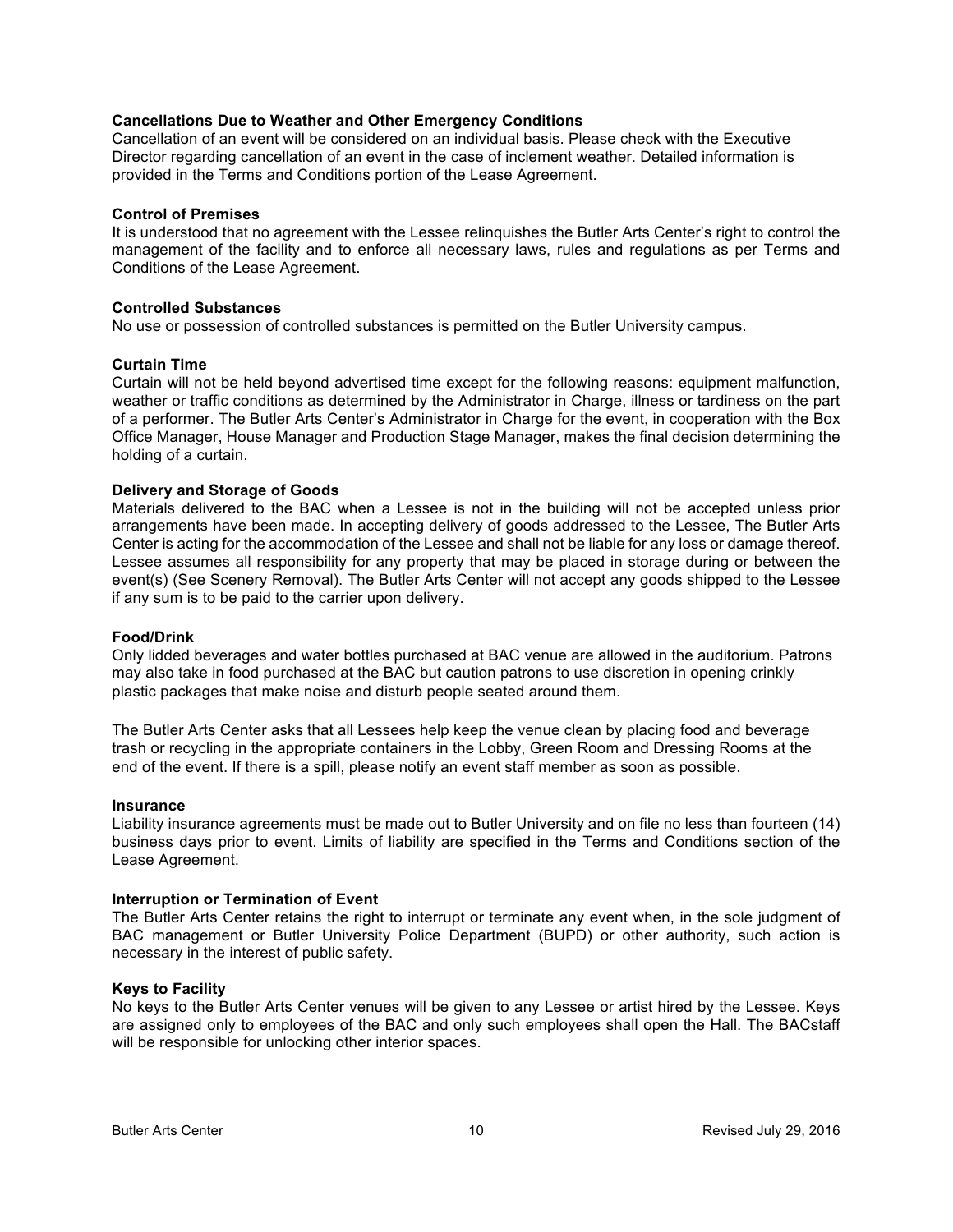#### **Non-Exclusive Right**

The Butler Arts Center shall retain the right to use and license use of portions of any BAC venue not covered in the Lease with an individual Lessee, provided that such use will not interfere with the Lessee's activities.

#### **Parking**

No delivery trucks, including catering, can remain parked in the circle drive and/or by the east or west side entrances, as all exits must be free and clear. These trucks must be properly parked no later than two (2) hours prior to curtain. The Director of Operations will designate parking location at time of load-in.

No vehicles of any size may be parked on the patio between Clowes and Lilly Hall without the permission of the Director of Operations.

Requests for VIP parking must be made in writing to the Director of Operations no later than five (5) business days prior to an event. Lessee must provide a list of VIP names and a copy of VIP parking pass one (1) business day prior to the event to guarantee VIP parking. Additional BUPD or Venue Event Staff required to handle parking will be charged at the appropriate hourly rates.

#### **Patron Safety**

Backpacks and large bags, greater than 12 inches by 12 inches, of any kind are not allowed in the Butler Arts Center. Patrons will be asked to return such items to their vehicle if possible. A patron may be allowed to check a bag at Coat Check in the Main Lobby; however, the bag will be opened and inspected in the patron's presence before it is accepted for checking. The Butler Arts Center reserves the right to inspect any bag or package being brought into the facility.

When tickets are issued, ticket stubs are required to re-enter the building. If a patron chooses to leave the building at any time during a performance or intermission, they must have their ticket stub or they will not be allowed to return. Tickets may need to be scanned out and rescanned for re-entry.

#### **Payment for Damage**

Lessee agrees to pay costs of repair and/or replacement for all damages to a BAC venue or its equipment resulting from use by the Lessee. Lessee also agrees to pay additional custodial and/or stage labor costs if warranted for excessive cleanup or damage.

#### **Public Safety**

Lessee agrees that they will conduct their activities with full regard to public safety at all times. Lessee also agrees to observe and abide by all applicable regulations and requests by duly authorized university and governmental agencies responsible for public safety.

#### **Printed Program**

When a Lessee is supplying programs for patrons, at least half a page must be devoted to Venue Facility Information. A .pdf file is available on the BAC website at www.ButlerArtsCenter.org. The sizes of the Facility Information .pdf are Letter Size (8.5"11"), Playbill Size (5.5"X8.5") or half Playbill Size (5.5" X 4") Lessee agrees not to alter or edit information without written approval of Lessor. If Lessee fails to include the facility information within the printed program, Lessor has the sole right to insert said information. Lessee shall pay the cost for production and insertion of same.

#### **Recycling**

The BAC recycles program books, office paper, newspaper, magazines and corrugated cardboard. Aluminum cans and all plastics are sorted and recycled at concession stands. For safety reasons, glass is not sorted within the venue but at the University's waste management facility. Items not recycled on site to benefit the University are recycled by the waste management company for the benefit of all. Restrooms are stocked with recycled paper towels, coreless toilet tissue, biodegradable foam soap and our restrooms have water conserving WC's. Backstage batteries are reused in front of house flashlights. THE BAC uses CFL and LED light bulbs wherever possible. Administrative offices reuse manila folders and reduce paper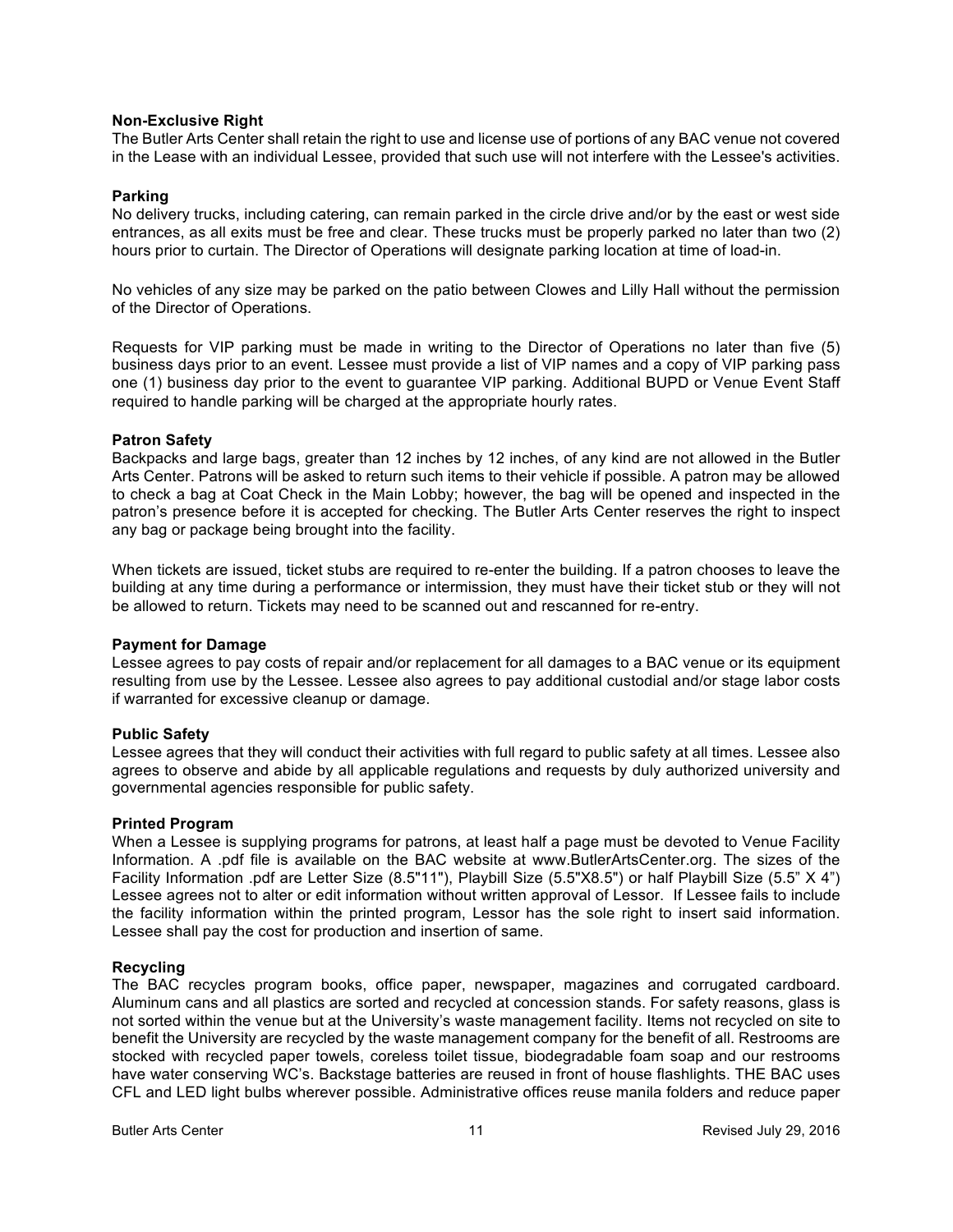use by scanning, sending and storing electronic documents. As always, the community is encouraged to join the BAC in its efforts to reduce, reuse, and recycle.

#### **Security and Emergency Medical Protection**

The BAC schedules two (2) Butler University Police Officers and one (1) EMT for all major events. If your event requires additional security, you must inform the Director of Operations at least three (3) weeks prior to the event. The final decision regarding the extent of security required will be made by the Butler Arts Center and/or Butler University Police Department. All costs shall be paid by the Lessee.

#### **Settlement**

Events sponsored by Butler University require a signed Lease Agreement by the responsible contact person and the responsible budget officer, as well as the 19-digit Butler account number in order to be settled.

For all other events, settlement requires a W-9 (or W8-BEN for foreign visitors). In addition, Not-For-Profit organizations must show proof of status by providing a copy of their 501 (c) 3 form. If a Not-For-Profit cannot produce the proper information, they will be required to pay the For Profit rates and pay the Indiana State Sales Tax.

Settlement will be by bank wire transfer next business day or university check. The Butler Arts Center will not have a blank check or cash available for day/night of show settlement. Further details regarding settlement can be found in the Terms and Conditions portion of the Lease Agreement.

#### **Smoking Policy**

The Butler Arts Center is a smoke-free complex which includes E-cigarettes which are disallowed per city code. The designated public exterior smoking area is to the west of Clowes Hall on the Patio.

#### **Unpaid Balances**

Lessees have 30 days from receipt of settlement to pay any remaining balance in full or to make payment arrangements with the Executive Director. Interest is compounded monthly on any unpaid balance after 30 days. If a balance remains from a previous event, the BAC reserves the right to withhold a contract from the lessee for any new event until the account is reconciled and/or require a deposit.

#### **Venue Announcement**

Three minutes prior to curtain a pre-recorded emergency announcement must be played. At the request of the Lessee, the copy can be read "live," but arrangements must be made prior to the performance.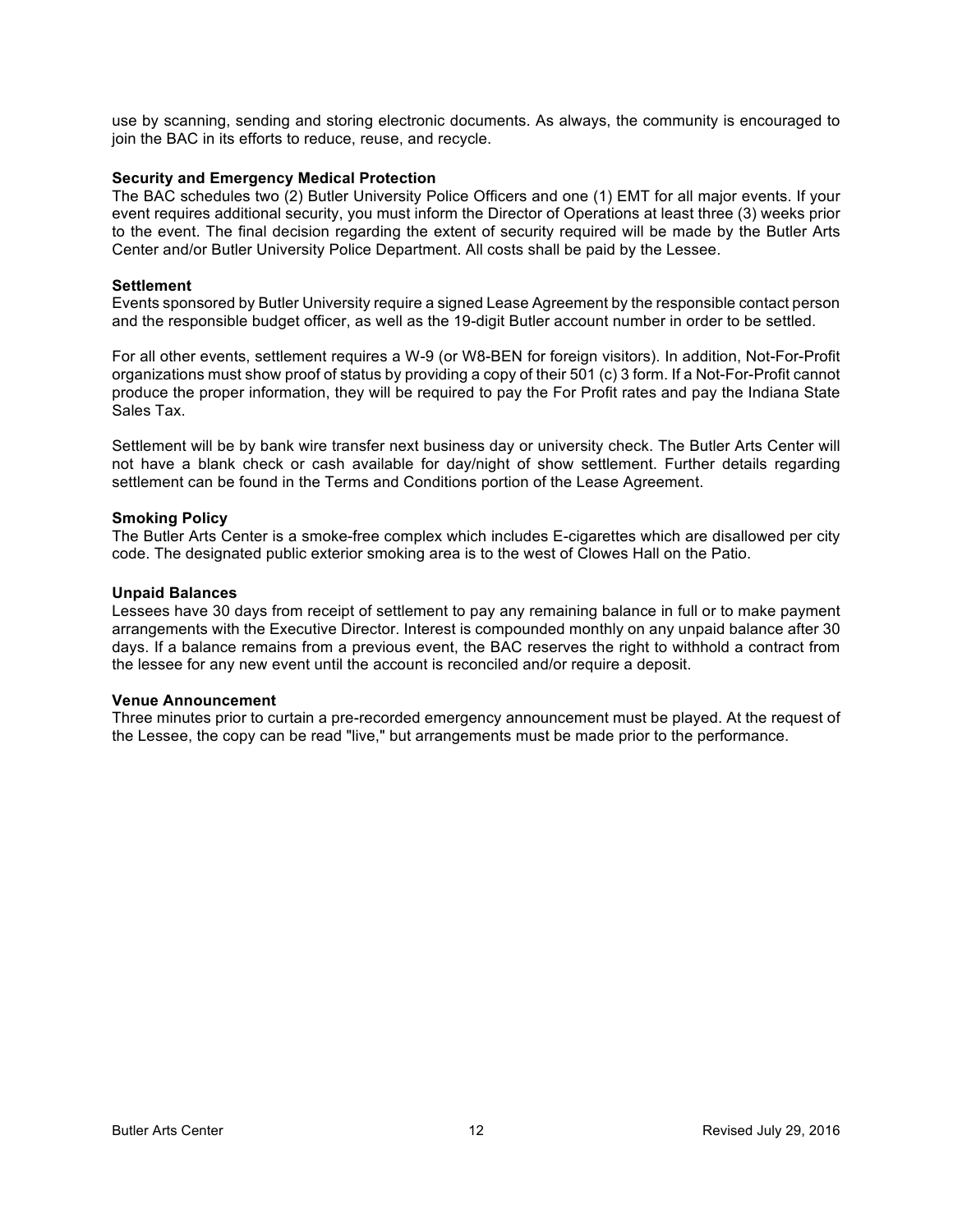## **Front of House**

#### **Artist Meet and Greet**

Author or guest artist appearances to meet with patrons will take place in the West Lobby of Clowes Hall, the main lobby of Schrott, or an agreed upon space in the other venues. An eight-foot skirted table and stanchions will be provided. Patrons must queue appropriately to permit patrons to exit the Auditorium. All exits must remain accessible. Additional labor costs will be at Lessee's expense if the meet and greet goes beyond one half (1/2) hour following the end of the Auditorium event.

#### **Book Sales**

All book and periodicals sales are managed by Follett through the Butler University bookstore. Any change in the arrangement must be approved by Follett and a written copy of approval must be on file at the Butler Arts Center. All proceeds from the book sales will remain with Follett.

#### **Catering**

Per the Marion County Board of Health, a licensed caterer must provide food service at all public receptions. If a vendor other than Butler University's caterer of record is used, the caterer must file with the BAC a copy of their valid certificate of liability, liquor license (if alcohol is being served), Board of Health license and ServSafe certificate at least seven days prior to the scheduled event. There is an additional catering charge when the caterer of record is not used (refer to Schedule A of the Lease Agreement for details.) If the caterer of record declines service or if the caterer of record's quote is a higher fee than an outside catering company for the same or like menu, then the fee is waived. All of these items must be documented and received by the BAC no later than 5 business days prior to the event for the approval to be granted.

In an effort to provide optimal customer service, the Butler Arts Center must approve menus, dishware, and setups prior to events. Depending upon expected attendance, turn-around time between events in the hall, and available staff for changeovers, the BAC may ask that items that cause additional cleanup (such as tacos, chips, crackers or cakes and sweets with icing) be eliminated from menus. The Butler Arts Center reserves the right to charge for additional labor in instances when there is considerable cleanup following a catered event. BAC venues provide standard setups for each area of the buildings that meet both ADA and Fire Marshall guide lines. Any alterations to standard setups must be approved in advance by the Director of Operations.

Private receptions may be catered by the Lessee themselves under the following conditions: Only prepared foods from a licensed restaurant (such as carry-out meals or a supermarket deli tray), or unopened packaged foods (soda, cookies, nuts) that do not require preparation may be served. No "homemade" items are permitted. Plastic gloves and proper utensils are expected and may be borrowed. Basic food handling instructions will be provided by the Butler Arts Center.

Alcohol may not be served for private functions unless a licensed bartender or certified pourer for beer/wine is used. The event must have a licensed bartender present and proof of valid liability insurance, including additional coverage for alcohol, on file 7 days prior to the event.

The Butler Arts Center annually contracts for its bar service. Often additional bartenders for private events can be arranged by the BAC with the cost of the bartending added to the settlement.

#### **Event Decorations**

All building decorations must be approved prior to event before installation. Decorations (including table decorations and balloons) must be certified as flameproof. The BAC maintains a supply of flame retardant treatment chemicals which are available for purchase. If items cannot be flame proofed, the lessee must pay for a fire watch. No open flame candles are permitted. All candle decorations must be enclosed in glass containers. The use of tape, tacks, staples and nails to affix decorations to walls is prohibited. Any damage to walls or fixtures will be the responsibility of the lessee. Decorations or their installation must not interfere with the egress of patrons (i.e. all exit doors must be totally accessible both physically as well as visually). Final determination on placement will be made by BAC staff.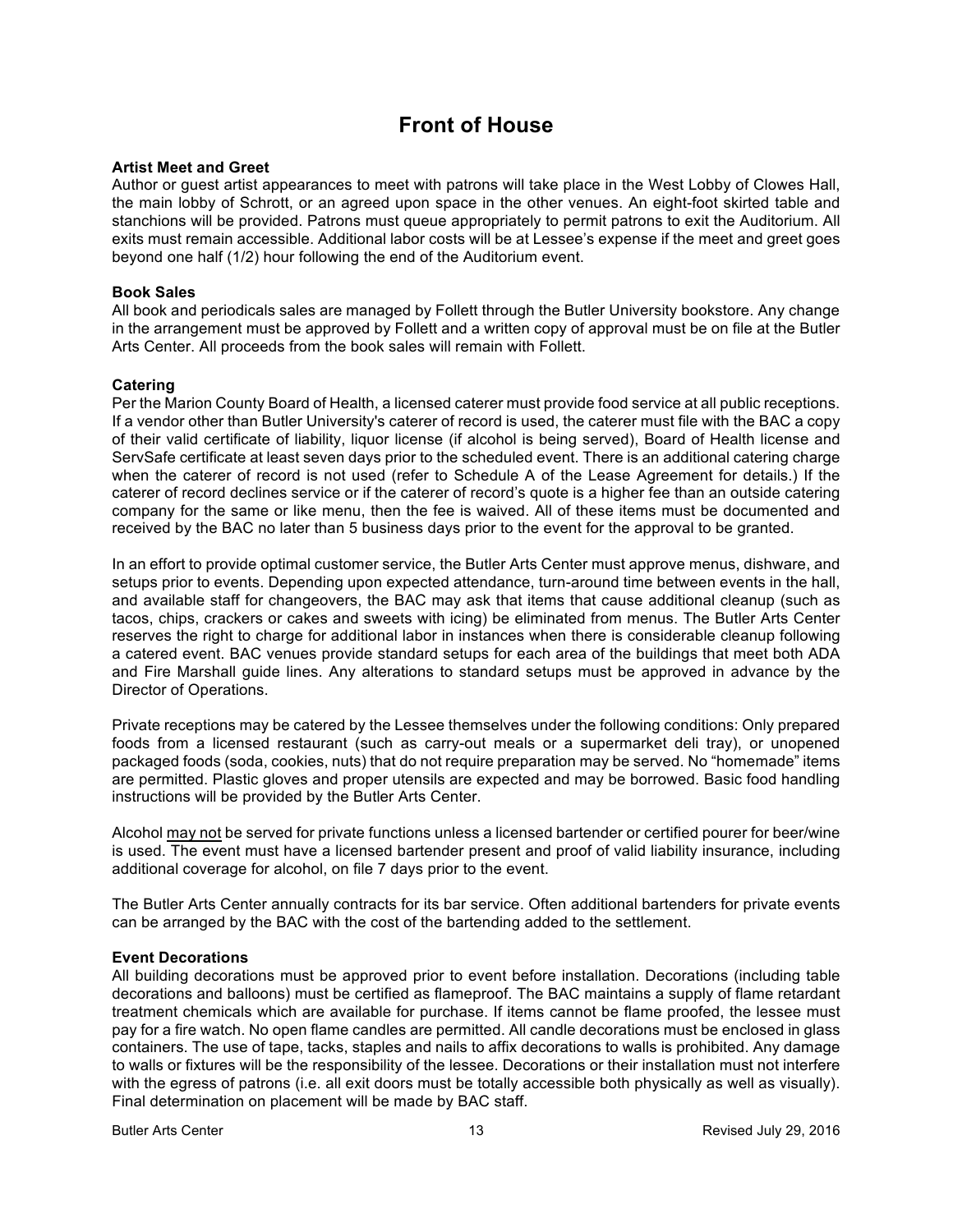#### **Lobby Displays**

Due to the architectural design of the Main Lobby, there must be a pathway 14-feet wide in all public areas. Final determination on placement of tables, carts and displays will be made by BAC staff.

#### **Merchandise Sales**

Per the Terms and Conditions of the Lease, The BAC will collect a commission as well as Indiana State Sales Tax from all vendors. The Executive Director must approve any and all exceptions at time of signing of the Lease Agreement. Merchandise will be counted in and out by the Event Manager and settled night of show.

#### **Promotional Displays and Tables**

Sponsor and/or media tables or displays need prior approval from the Marketing Manager and/or event Lessee. If there is space available, tables will be placed by BAC staff. Promotional activities including product give-away, prizes and distributed materials including the methodology of distribution must also be approved in advance. The distribution of any food/beverage must be by a licensed food vendor in compliance with catering requirements (see Catering, pg. 13).

#### **Reception Area in Krannert Room**

The Krannert Room entrance must be accessible at all times.

Catering preparation is restricted to food warming only in the Krannert Room kitchen. No stovetop, oven or toaster oven is available or allowed. There is a garbage disposal, so food may be disposed of properly if not consumed or taken out in "to go" boxes which are available upon request.

The Krannert Room West landing is available for catering prep. The carpeted areas must be protected from damage with plastic sheeting. Any damage or excessive additional cleaning required will be the responsibility of the Lessee.

#### **Reception Area: BAC Lobbies**

A large food display can be positioned center between the north and south walls, along the north wall or along the south wall in both Clowes and Schrott. Additional beverage tables may be positioned on the east and west ends of the main lobby per BAC staff.

#### **Reception Areas: Owings Suite, Outside Marquee and West Marquee**

All egresses from the Owings Suite and the West Marquee to the Outside Marquee and terrace entrances must be free and clear. It is recommended that only one 8-foot table be located along the south wall in each area. No more than three highboys or one four-foot round can be positioned in these spaces.

#### **Signage**

Exterior signage is limited to a banner mounted off the outside marquee. Signage may only display the name of sponsoring organization, event name and date(s). Corporate sponsorship and/or media signage is not permitted outside. Only BAC technical staff and/or BU facility personnel can install signage. Please make arrangements in advance with the Director of Operations for the installation of banners.

Corporate and/or foundation sponsorship signage cannot be displayed within the auditorium unless it is part of the scenic element of the event. The BAC will only permit corporate and foundation logos using gobos projected on the interior red walls. The cost of creating gobos will be at the Lessee's expense.

Corporate and/or foundation signage is permitted in the Lobby areas. Acceptable locations include terrace rails (size may not exceed width and depth of walls) and tables. Signage must be certified flameproof and/or made of flameproof material (see Event Decorations, pg. 13).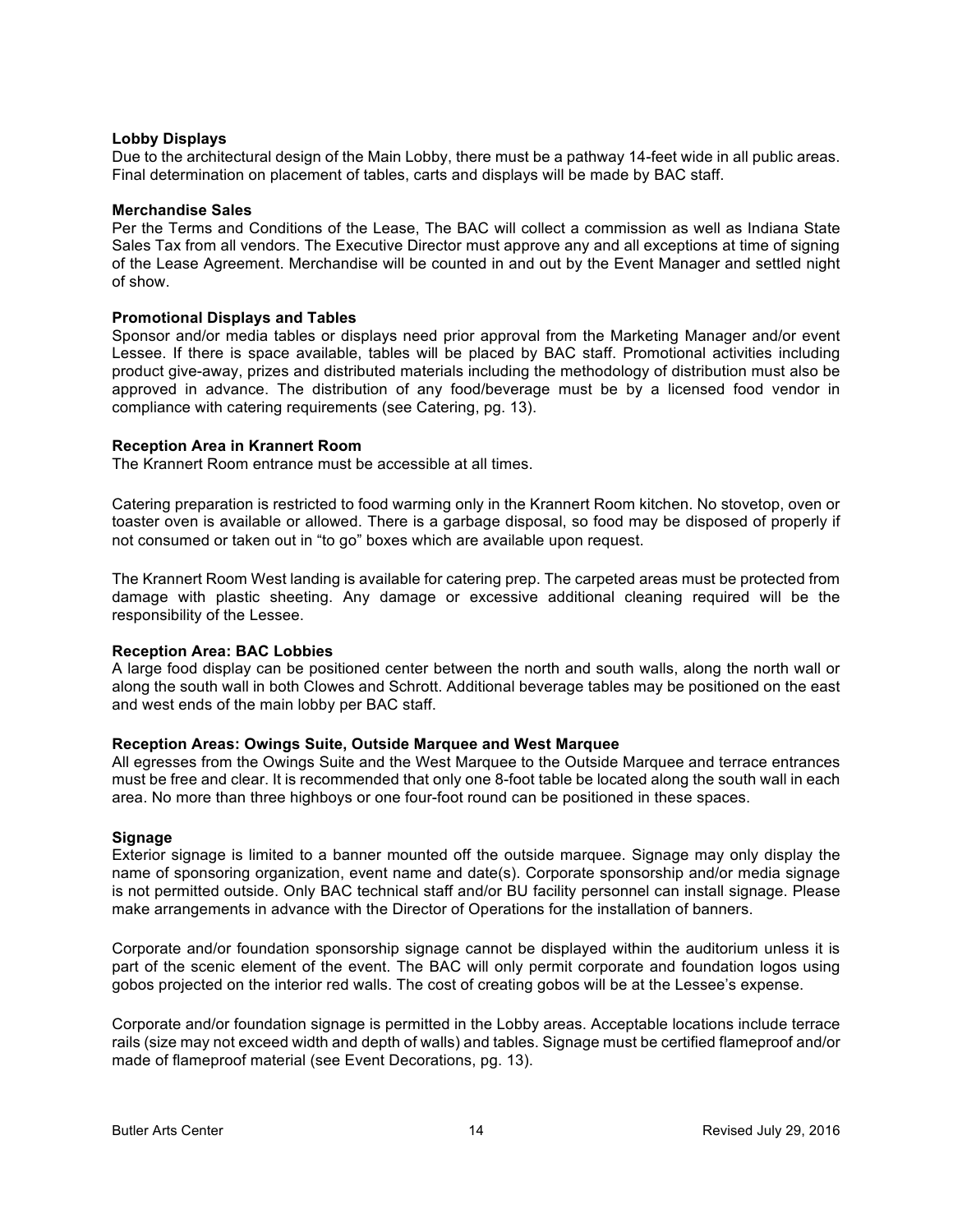Temporary signage of any kind is not permitted on any walls (painted or cement) within the Butler Arts Center. The BAC has a limited number of easels, display boards, 3-sheet A-frames and sign stands to allow for temporary signage. Please make arrangements in advance to reserve signage equipment.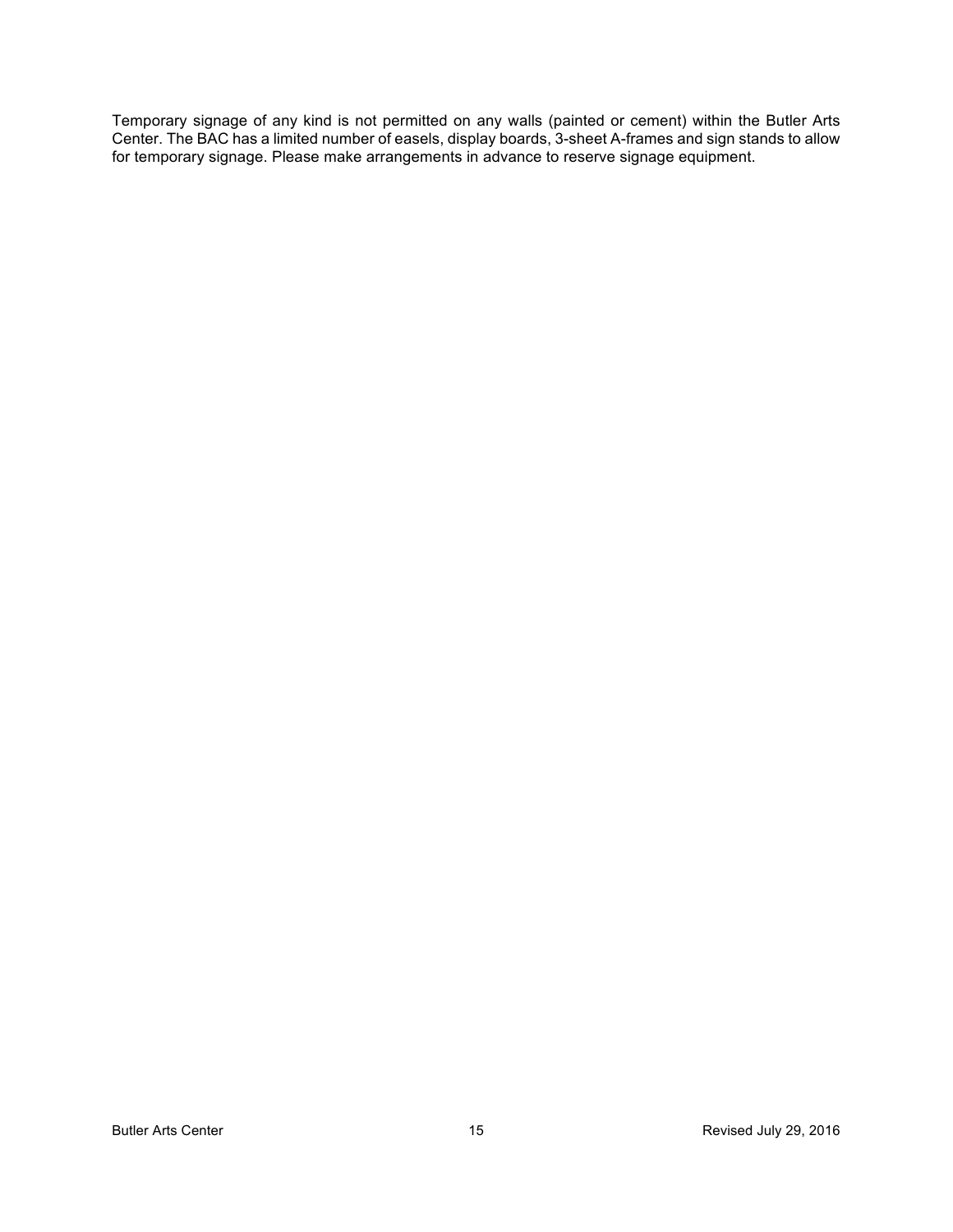## **Media Relations and Marketing**

#### **Advertising Services**

The Butler Arts Center is able to provide advertising services at the Lessee's request. Charges for these services vary. Please contact the Marketing Manager for additional information.

#### **Inclusion in Clowes Marketing**

A brief description of the event and a high resolution photograph for inclusion on www.ButlerArtsCenter.org and in monthly calendar advertisements must be received no later than forty-five (45) days prior to the event.

#### **Marketing Requirements**

The venues must be stated using the appropriate space's full name: Clowes Memorial Hall of Butler University, Schrott Center for the Arts, Eidson-Duckwall Recital Hall, Lilly Hall Black Box, or Lilly Hall Studio Theatre. The Director of Arts and Culture Marketing must review all marketing plans and approve all copy for all advertising as per the Terms and Conditions of the Lease Agreement.

#### **Media Inquiries**

At the time of issuing the lease agreement, the Butler Arts Center must have the proper information regarding the Lessee's media/marketing contact including e-mail, cell phone and fax number. The Marketing Manger will forward all inquiries to this individual.

#### **Media Table- Clowes Hall**

The location is just north of the east entrance in the East Lobby. Exterior signage is provided by Clowes when a media set-up is required. Lessee must provide personnel for this table.

#### **Parking for Live Recording**

Parking and special hook ups for production truck(s) are available behind Clowes Hall. Specific arrangements must be scheduled through the Director of Operations. Note that per union contract additional stagehands may be required for live recordings at Lessee's expense.

#### **Parking for Media Event**

The circle drive in front of the Butler Arts Center must be free and clear for emergency vehicles and patron drop-off. Therefore, all media (radio and TV) vehicles must be parked in the Butler Arts Center lot. Specific location will be assigned by the BAC and approved by the Director of Operations in conjunction with BUPD.

Special permission may be given by the Director of Operations for specific exterior live feed. Only one (1) vehicle may be temporarily parked in front of the BAC, along the grass island opposite the front doors. The driver of the vehicle must be present at all times in case emergency access is needed. The vehicle may only be parked in this location an hour and a half prior to curtain and must be removed no later than a half an hour after the announced curtain time. Note that per union contract additional stagehands may be required for media events at Lessee's expense.

#### **Press Conference**

Press conference locations can be in the following locations pending event: Stage Left (Clowes Only) Green Room Owings Suite (Clowes Only) Upper West Lobby (Schrott Only) Specific locations must be designated at time of issuing lease agreement. Additional space rental costs may apply. Microphone and multi-box needs must also be determined at that time. Lessee must provide

an escort for all media to and from the press conference.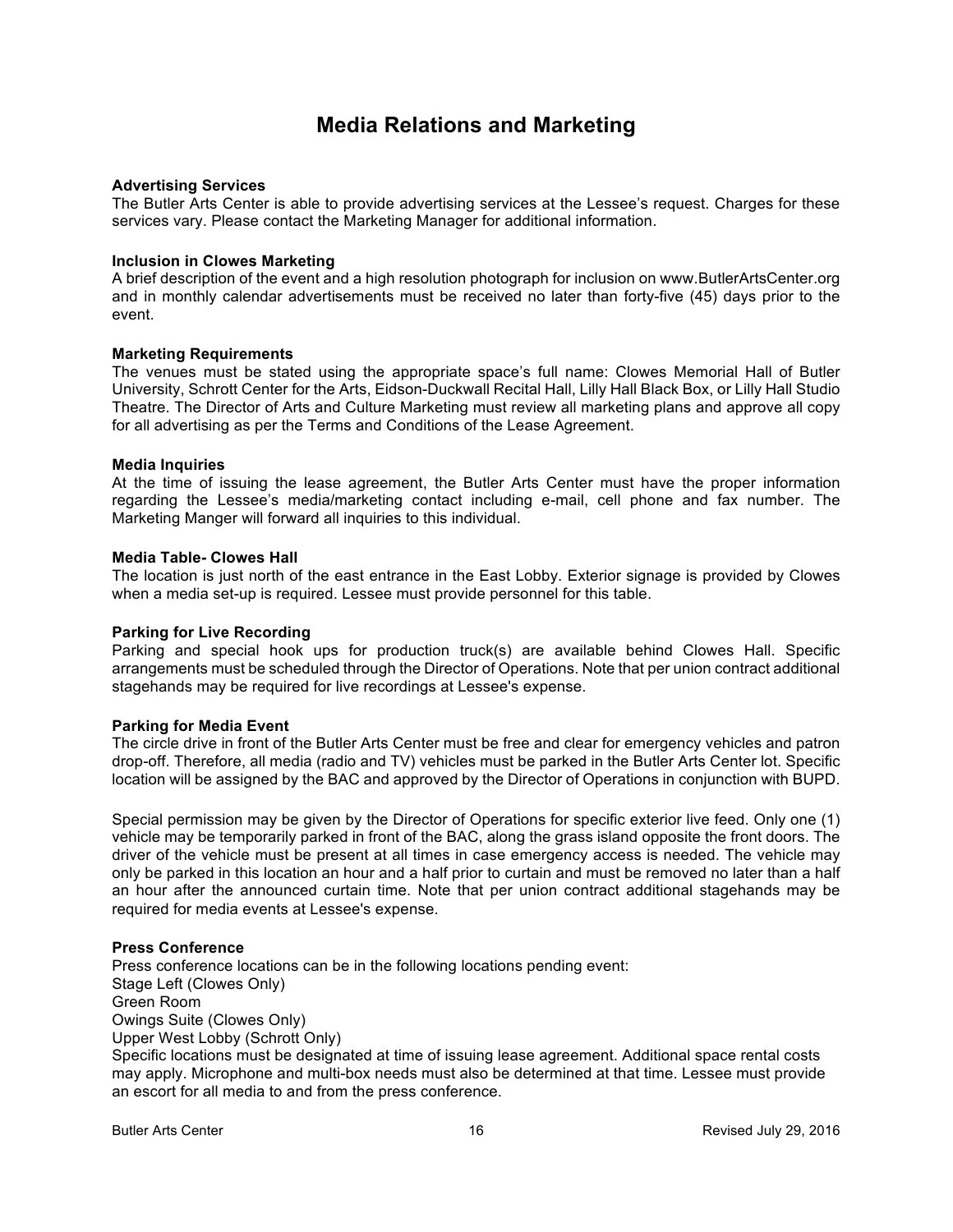#### **Press Internet Access**

Wireless internet access within the BAC is strictly zoned so as not to interfere with wireless microphones backstage. A hard wire connection can be arranged if the media wish to submit their work electronically. Provisions must be made no later than one (1) business day prior to the event. This request must be submitted in writing to the Director of Operations. The written request must include a media contact name, phone and email address as well as what services are needed.

#### **Press Passes** (when no media table is used)

Press passes and tickets will be left at Will Call. Those picking up credentials and tickets will be instructed to report to the Information Desk to meet Lessee's representative. A press list must be provided to the Box Office Manager and Marketing Manager at least 24 hours prior to the event. The Lessee is responsible for the creation of a physical press pass. Assistance in this area can be provided by the Marketing Department.

#### **Press Photography**

Press photography (print and TV) during an event is only permitted when approval by the Lessee and/or attraction has been submitted in writing to Butler Arts Center no later than two hours prior to the event.

Lessee's assigned representative is to remain with the media at all times. The BAC must be notified of this assignment no later than two hours prior to the event.

The location for said activity will preferably be Main Floor House Right between rows D and E, soundboard location, or 1st Terrace Right Box E(Clowes Only). A multi-box at one of these locations will be provided by the BAC if requested at the time of issuing the lease agreement at Lessee's expense. For the safety of those appearing on stage, NO FLASH photography is ever allowed.

#### **Press Releases**

Copies of all Press Releases must be sent to the Marketing Manager for review at least three (3) business days prior to their release to the media.

#### **Recording an Event** (audio and video)

No recording will be permitted without written permission from Lessee and/or attraction. This written permission must be on file no less than three (3) business days prior to the event.

Locations for live recording (especially video) must be approved by the BAC at the time of issuing the Lease Agreement.

All boom and hand held camera locations must be approved by the BAC.

Seat holds for sound, video and special lighting needs must be provided ten (10) business days prior to tickets going on sale.

Note that per union contract additional stagehands may be required for live recordings at Lessee's expense.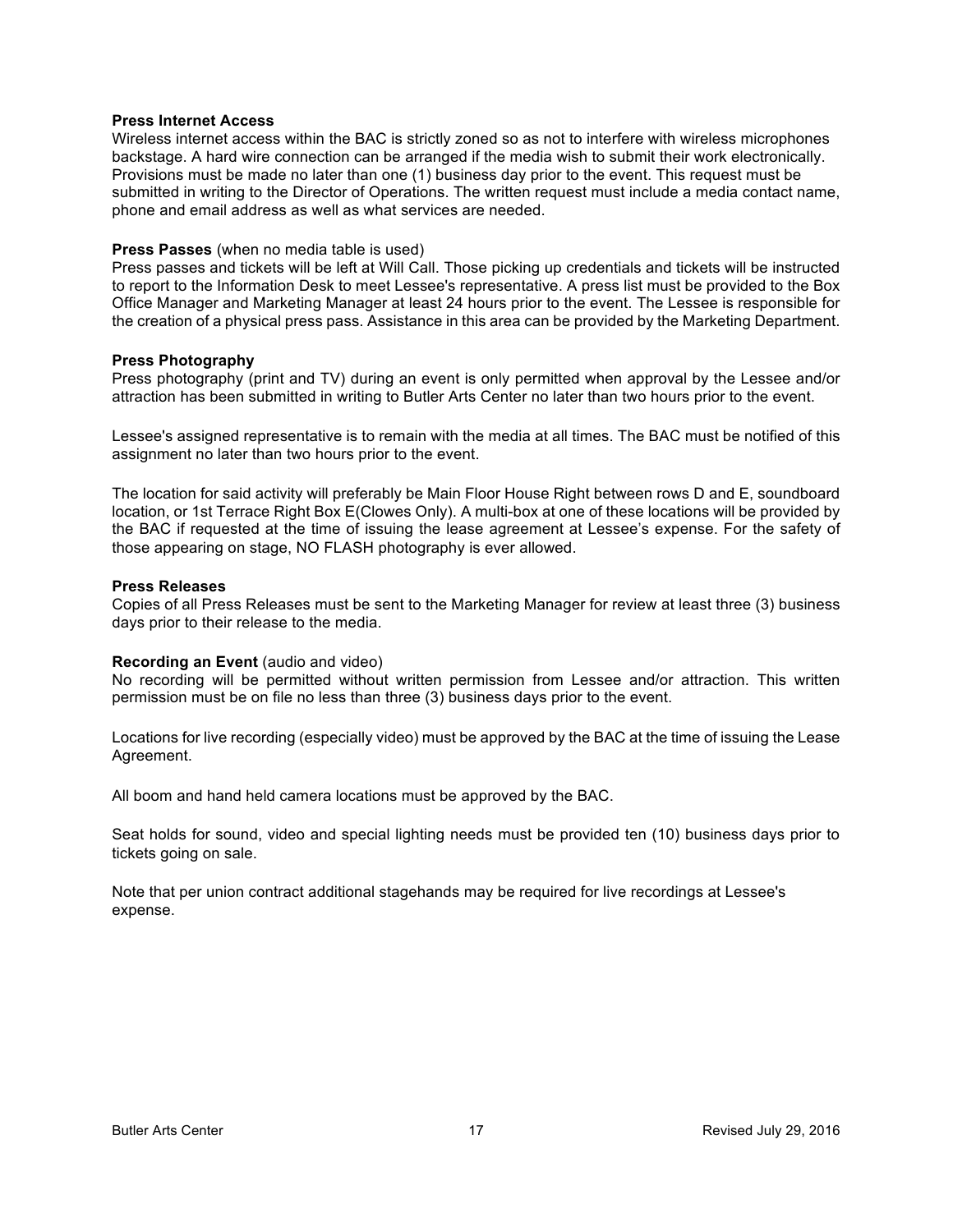## **Box Office and Ticket Services**

#### **Accessibility for People with Disabilities**

Seating on the Main Floor is barrier-free with ramping at Clowes Hall, and without ramping in the other BAC Venues, on both sides of the house for easy access to Lobby and restrooms. Ample parking is available in the BAC Lot and Packing Garage. Accessible seating is available online at Ticketmaster.com or by phone 800-982-2782. A wheelchair may be borrowed (for transport only) at the Information Desk.

The following services are available by calling 317-940-9697 or Relay Processing at 317-940-6444 or by email at info@cloweshall.org fourteen (14) days prior to the performance:

American Sign Language Interpreters Audio Description Braille Programs (please allow as much time as possible to notify our Braille subcontractor) Large print programs Sound enhancement devices

#### **Artist/Production Complimentary Tickets**

Complimentary seats held for artists/production will be held until four (4) hours prior to curtain. At that time all holds will be released except for four (4) seats that will be held until one (1) hour prior to curtain. Any seats requested to be held for purchase will be released at time of load-in unless other arrangements are made. The BAC will be allowed twenty (20) complimentary tickets in the top ticket price, free of charge for each performance for distribution as it deems appropriate. At least ten (10) of these complimentary tickets will be no further back than Row K on the Main Floor in Clowes, and on the main floor in Schrott. In addition, the BAC will be allowed to hold up to fifty (50) tickets in the top ticket price for purchase.

#### **Butler University**

Butler University Community Pre-sales or Discount ticket offers are strongly encouraged. There are over 5,000 individuals employed or enrolled on the Butler University campus. Special efforts made to communicate with this audience can benefit your organization or event. (See Media Relations & Marketing, pg. 16)

#### **Group Sales for Free Events**

The BAC will not provide Group Services for free events. If group tickets are available for free events, the client will provide a contact person and phone number for group inquiries. Patrons will be referred to this number for approval. The contact person will email all group requests to the Box Office Manager. The order will be processed and the Box Office will notify the client when tickets are ready for pickup. Group tickets will not be mailed and must be picked up 24 hours prior to the performance. Group tickets will not be held in Will Call. The availability of Group tickets for free events will not be advertised to the public.

#### **Group Sales for Paid Events**

Group Sales services are available for paid events through the Box Office. Up to 12% per ticket fee is assessed to cover processing and commissions for the Group Sales staff.

#### **Inclement Weather**

If the performance goes on as scheduled, refunds or exchanges will not be offered unless there is an official State of Emergency in the patron's county of residence. If there are multiple performances, the BAC will make every effort to exchange the tickets before offering a refund. Due to contractual and financial obligations, the BAC will not cancel an event for weather conditions unless Marion County is under an emergency travel order.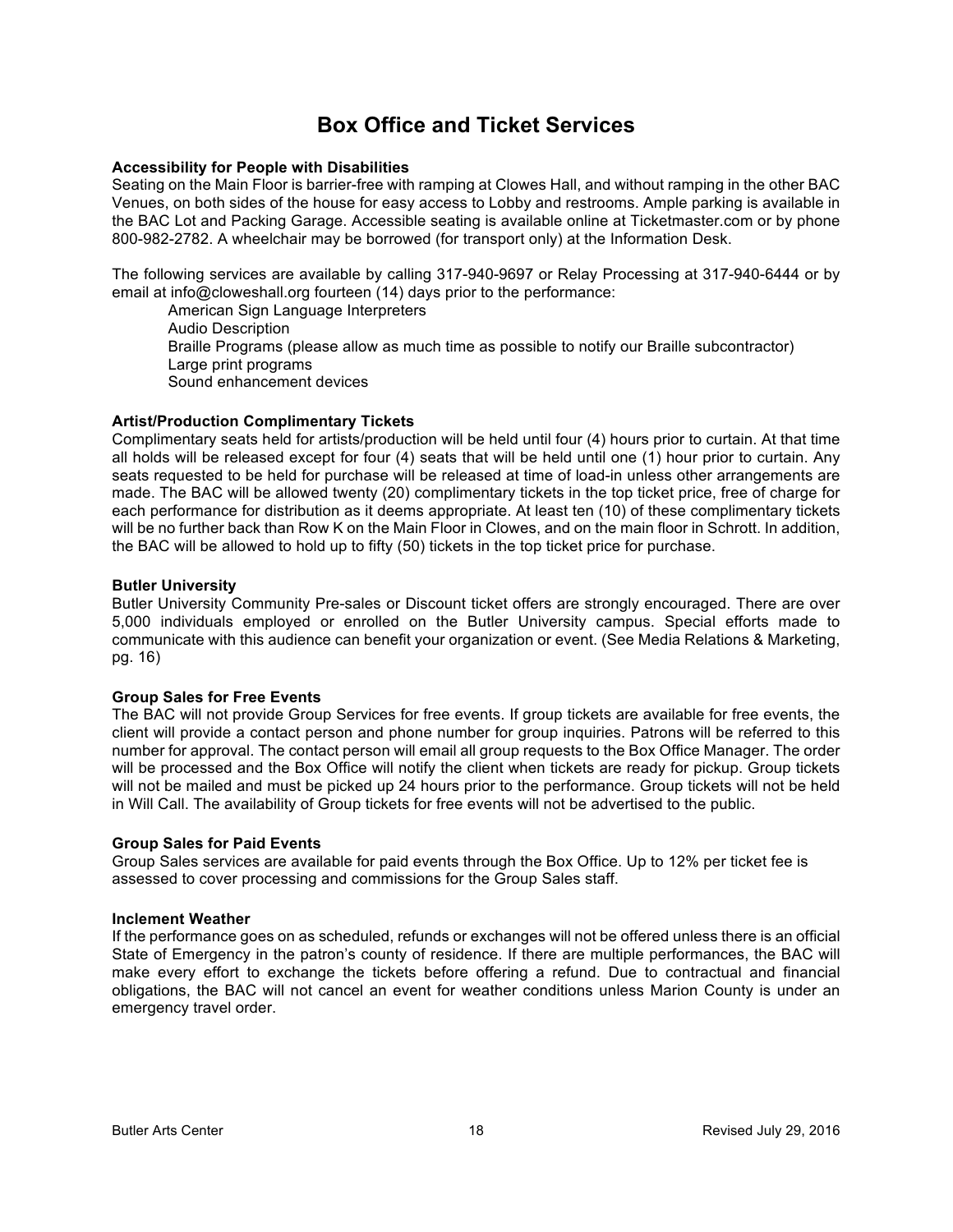#### **On Sale/Ticket Distribution Date**

Tickets will go on sale or be distributed (for free events) six (6) weeks prior to the event date unless approved in writing by the Box Office Manager. We recommend that events be put on sale to the public on Friday or Monday. Saturday on sale dates are **not** available. Tickets cannot be made available until the Box Office Deduction Form is completed and signed by Lessee.

#### **Refunds/Exchanges**

There are **no** refunds or exchanges. Refunds will only be offered for performances that have been rescheduled or cancelled. If the performance goes on as scheduled, refunds **will not** be offered. The Butler Arts Center has the right to make exceptions on an individual basis for customer emergencies, and other uncontrollable situations.

#### **Ticket Distribution For Paid Events**

The Butler Arts Center is a Ticketmaster venue. Therefore, all clients renting the facility agree to sell their tickets exclusively through the Ticketmaster network which includes the BAC Box Office, Ticketmaster Ticket Centers, and Ticketmaster Charge-By-Phone at 800-982-2787 or online at www.ButlerArtsCenter.org, or www.Ticketmaster.com. No phone orders will be accepted by the BAC Box Office. Tickets are required for admission to any event for all patrons, including infants, when an admission is charged, no exceptions.

Tickets distributed from the box office must be pulled as complimentary tickets or paid in full. Consignment of tickets is not allowed without written approval from the Box Office Manager and the Executive Director. Ticket types and prices cannot be adjusted on consignment tickets. Tickets cannot be left in Will Call with money due.

The Box Office reserves the right to stop selling future events one hour prior to an event. Patrons are encouraged to come to the Box Office during regular business hours and up to one hour prior to an event. The Box Office staff always does its best to accommodate patrons, but there are times when ticket selling must be limited to patrons who are purchasing tickets for that day or evening's performance, and not extended to future events. It is up to the discretion of the Box Office Manager on Duty in such instances.

#### **Ticket Pricing and Production Holds**

Ticket pricing and scales must be confirmed in writing no less than ten (10) business days prior to going on sale. At the same time, holds for sound, video and special lighting needs must be provided.

#### **Ticket Requirement for Free Events**

Tickets for free-ticketed public events are distributed through the Box Office and Ticketmaster.com. No phone orders will be accepted by the Box Office. Tickets are required for any event in the Auditorium when the expected attendance is 750 or more, or 150 or more in the Krannert Room. Ticket information must be received 10 days prior to the on-sale distribution date along with the ticket limit. All free tickets must state the seating time. This information takes priority over the name of the event or Lessee. All open seats will be released fifteen (15) minutes prior to the event start time. It is recommended that the limit be 2 or 4 per patron. If the Lessee would like to accommodate out of town patrons or groups by phone, please provide to the Box Office Manager a contact name, phone number and email address of the person responsible within the presenting organization when providing the required ticket information. Arrangements may also be made for tickets for free events to be made available on Ticketmaster. There is a small service charge to the patron to have the convenience of printing such tickets at home.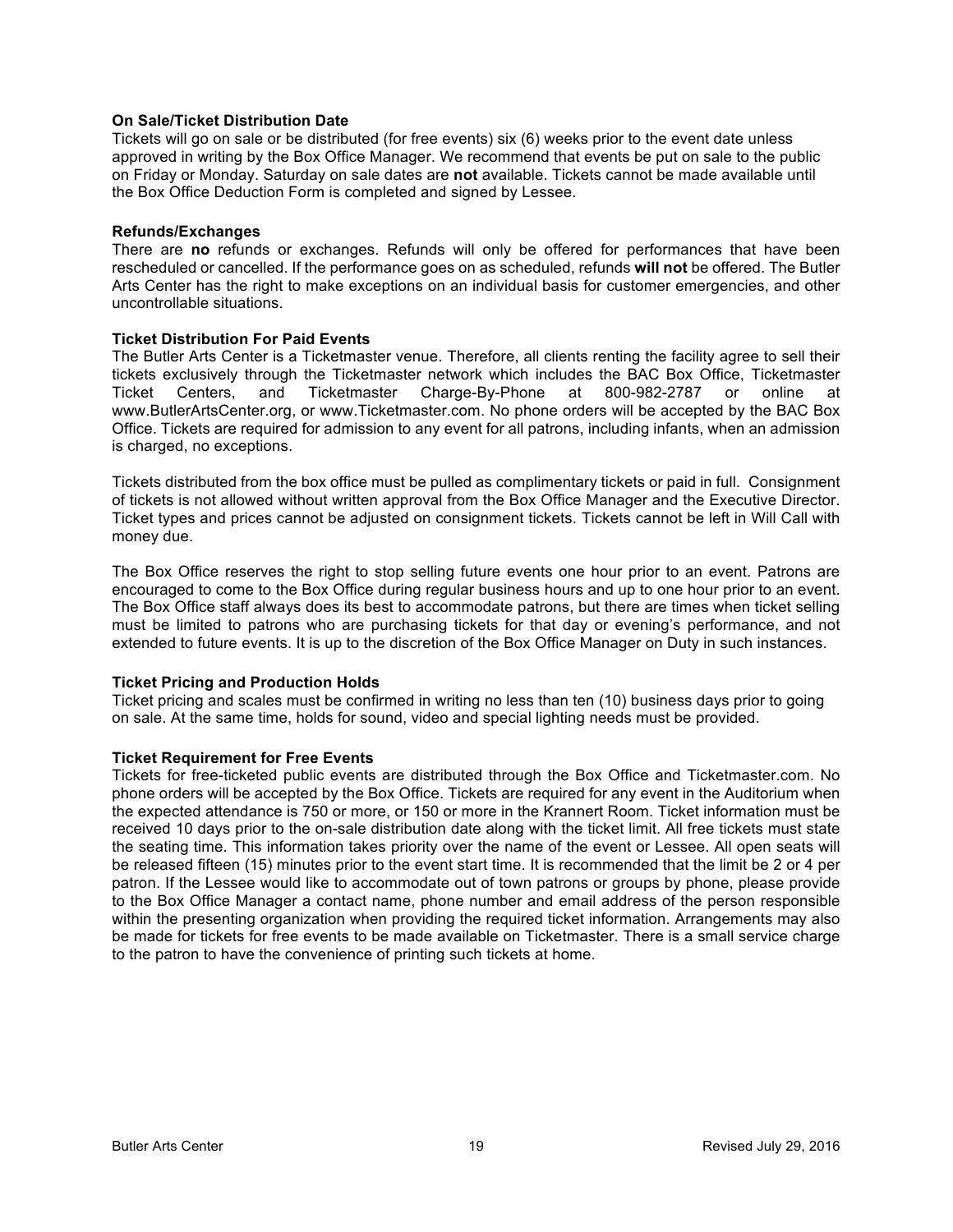## **Technical Services and Backstage**

#### **All Stage Work**

The Butler Arts Center is a union house. The stagehand agreement is with IATSE Local 30 of Indianapolis. A copy of the current Agreement can be made available by the Executive Director or the Director of Operations. There are four full-time union stage personnel employed by Clowes. In addition, the BAC has a Letter of Agreement with the wardrobe union, IATSE Local 893. **A technical packet can be obtained on www.ButlerArtsCenter.org.**

#### **Chaperoning of Children**

Events incorporating groups of children must have adult supervision of at least one (1) adult per fifteen (15) children who remain present and attentive throughout all rehearsals and performance(s). Adults will need to be backstage and in any and all support areas. The Lessee must supply these adults and any credentials if necessary.

#### **Conduct and Performance**

The Lessee or Artist conduct and performance shall not be such as to encourage the audience to leave their seats. Should the audience become disorderly and move out of their seats, the Lessee or Artist shall stop the performance and request the audience to return to their seats.

#### **Company Switches**

Company switches are located upstage right in Clowes, and upstage left in Schrott. Under no circumstances will anyone other than BAC personnel, designated by a BAC electrician, attempt to connect or disconnect to/from these switches.

#### **Control of Stage Equipment**

Although the Butler Arts Center operates state-of-the-art facilities and is extremely well equipped; there is a finite number of each resource. Resources are booked on a first-come, first-serve basis; therefore, advance planning is necessary by the Lessee. The BAC will make every effort to have the equipment available and in good working order. However, if equipment is out of service for any reason, the BAC will not be responsible for providing replacements. Any malfunction of equipment should be reported to the Director of Operations. It should also be noted that no stage rigging, stage lighting or any other stage equipment can be used or changed without the prior written approval of the Director of Operations.

#### **Defacement of Stage**

No Lessee shall allow nails, tacks, stage screws**,** or similar material to be driven or placed in any parts of the premises without the written approval of the Director of Operations. Repair of all damage is the responsibility of the Lessee.

#### **Dressing Rooms**

Dressing rooms assignments are made through the Director of Operations. Dressing rooms are lockable, but keys are held by BAC employees and never given out. If additional security is desired, it will be at the sole expense of the Lessee. A diagram of the Dressing Rooms/Green Room spaces are available from the Director of Operations. *Note: Due to Fire Marshal and ADA regulations, hallways backstage must remain free and clear from road boxes, instrument cases, tables and other obstructions that would block egress in the event of an emergency allowing for a minimum 42" wide path.*

#### **Dressing Room Supplies**

The BAC will provide restroom paper goods and soap in all dressing rooms. Lessee is responsible for providing additional supplies as those required for application and removal of make-up. Hand and bath towels are available for rental.

#### **Egress from Stage Areas**

Egress on the stage areas of BAC venues must be maintained at all times.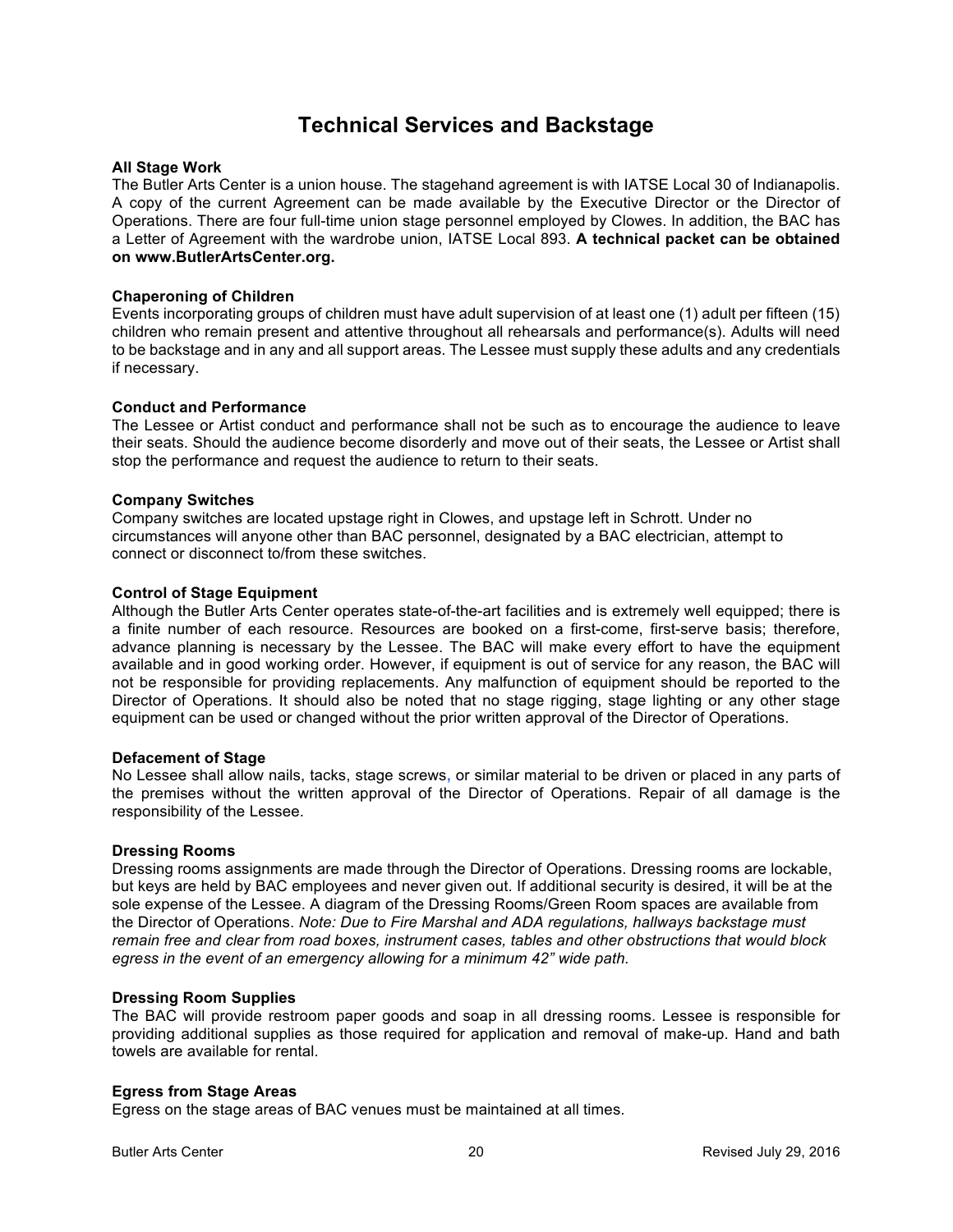#### **Entrances (musicians, cast, crew and catering)**

All artists, musicians, technical and service personnel must enter BAC Venues via the primary backstage entrances:

Clowes Memorial Hall

- The ramp located on the east side of Clowes off the parking lot (catering)
- The entrance off the loading dock located at the NE corner of the building (local and road crews)
- The ramp located on the north side of Clowes off the production parking area (cast and VIPs)

Schrott Center for the Arts

- The stage entrance on the north side of Schrott off the parking lot

Eidson-Duckwall Recital Hall

The stage entrance on the west side of the building

Lilly Hall Black Box and Studio Theater

- The main entrance

#### **Fire Curtain (Clowes and Schrott only)**

Fire curtain must be able to fall unimpeded at all times.

#### **Firearms and Special Effects**

All incendiaries, explosives, lasers, strobes, smoke effects involving fluids and gasses must meet applicable NFPA fire safety codes as well as written approval from the Indianapolis Fire Marshal and may be subject to inspection. All use of firearms and special effects must conform to Butler University Weapons Policy.

#### **Fireproofing**

All scenic and costume materials brought in by Lessee must be flameproof and/or conform to NFPA codes. A flame proof certificate for all scenic and costume elements must be presented to the Director of Operations at time of load-in. Such documentation is required to be filed with the Fire Marshal. If certification is not met, the BAC has the right in its sole and absolute discretion to make any and all corrections at Lessee's expense and/or not permit the use of scenic elements and decorations. If items cannot be flameproofed, the lessee must pay for a fire watch for all dress rehearsals and performances.

#### **Followspots**

For performances requiring followspots the BAC requires a company member to call the cues for the followspot operators. Note that per IATSE Local 30 contract and past practice, all local equipment must be run by local crew.

Clowes Memorial Hall

House Followspots: (3) Xenon Gladiators 2.5k

(2) Xenon Super troupers; removable - 2k Followspot Booths: (1) booth(s) with a maximum width of (3) spot(s) per booth 120 ft. throw to proscenium Booth Power: Single phase, 30 amp breaker(s) 3 phase 30 amp Breakers Additional followspot locations are available in Third Terrace but must be determined prior to tickets going on sale.

Schrott Center for the Arts House Followspots: (2) LightSky F330 Followspot Booths: (2) booths with a macimum width of (1) spot per booth 100 ft throw to proscenium Booth Power: Single phase, 30 amp breaker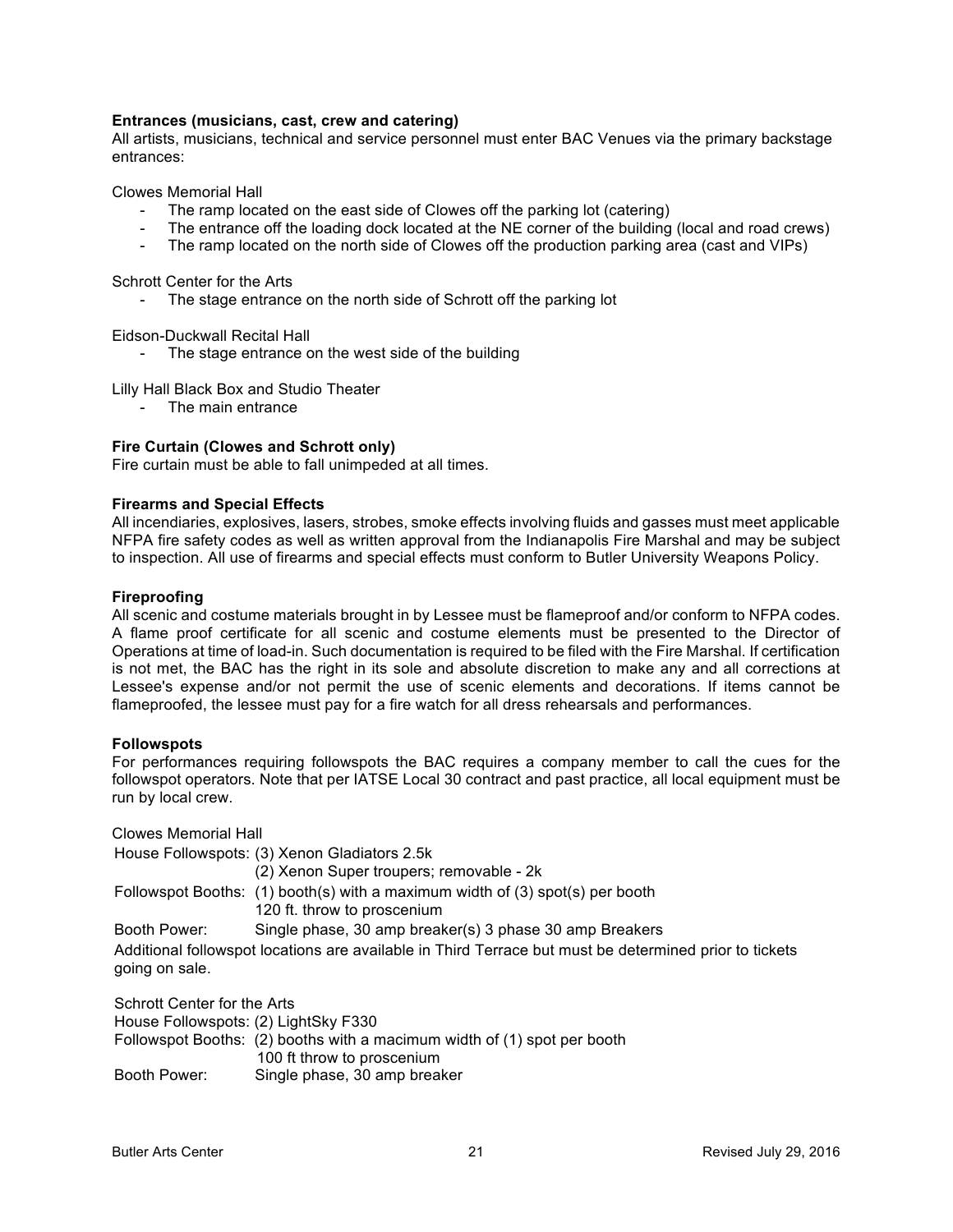#### **Green Room**

Green Room is a common area for all cast and crew, local or otherwise. If Lessee requires privacy, the Director of Operations will make best efforts to feed local crew elsewhere in the venue and limit access to area by other BAC employees, however, due to venue limitations this may not always be possible.

#### **House Equipment**

BAC furniture may be used for lectures at the discretion of the Executive Director, but not as props for performances.

#### **Laundry**

Sets of washers and dryers are available for rental at \$10/pair per day. Irons, steamers, etc., are the property of Wardrobe Union Local 893 and may only be used by Union personnel.

#### **Lighting Inventory**

The lighting inventory will be used as is. No re-lamping will be done unless necessary to replace an expired lamp and no conversions will be made.

#### **Loading Dock**

Lessees are encouraged to use the loading dock on either the east or west side of Clowes Hall, or the north side of the Schrott to unload their equipment. Immediately after unloading, tractors must be removed from the east side of Clowes and north side of Schrott as they extend over the pedestrian sidewalk. Trucks, buses and automobiles must turn off their engines while in the loading dock area, and are requested to limit idling while on campus. Arrangements for shore power must be made for trucks, buses, and other vehicles with the Director of Operations or 1<sup>st</sup> Electrician.

#### **Loaders**

Local Union contract conditions designate number of loaders and pushers required for truck deliveries. Additionally, if after consultation it is determined that a truck crew size adjustment is necessary because of the type or amount of freight in any size truck then an increase or reduction in crew may be called for. Expenses for any increase are the sole responsibility of Lessee.

#### **Meal Break – Non-Work Time**

All meal breaks are considered dark time on stage. During this time **no work, including rehearsals** can take place until the crew returns. This policy is in place to help ensure the safety of all persons on stage and is a requirement of the IATSE Local 30 agreement. Failure to follow this policy can result in additional labor cost usually at a higher rate.

#### **Meal Penalty**

No more than five (5) continuous hours may be worked without providing the working stage crew with a meal break. This can be for either one (1) hour during which the crew may leave the work area/building or a thirty (30) minute break during which a meal is provided on site at the expense of the Lessee. During the shorter break, the stage crew remains on payroll. The half hour does not begin until the food has arrived and is ready to be served. Failure to observe this policy will result in significant increase in labor cost.

#### **Opening of House (Auditorium)**

The House opens thirty (30) minutes prior to performance unless prior arrangements have been made for General Admission events to open straight through. All pre-sets, sound and light checks must be completed prior to opening. Final determination of house opening time to be a consensus between the House Manager and Production Stage Manager in consultation with the lessee.

#### **Orchestra Shell**

A full Wenger Forte orchestra shell is available in both Clowes and Schrott. There will be a labor charge for set-up and take-down of the shell.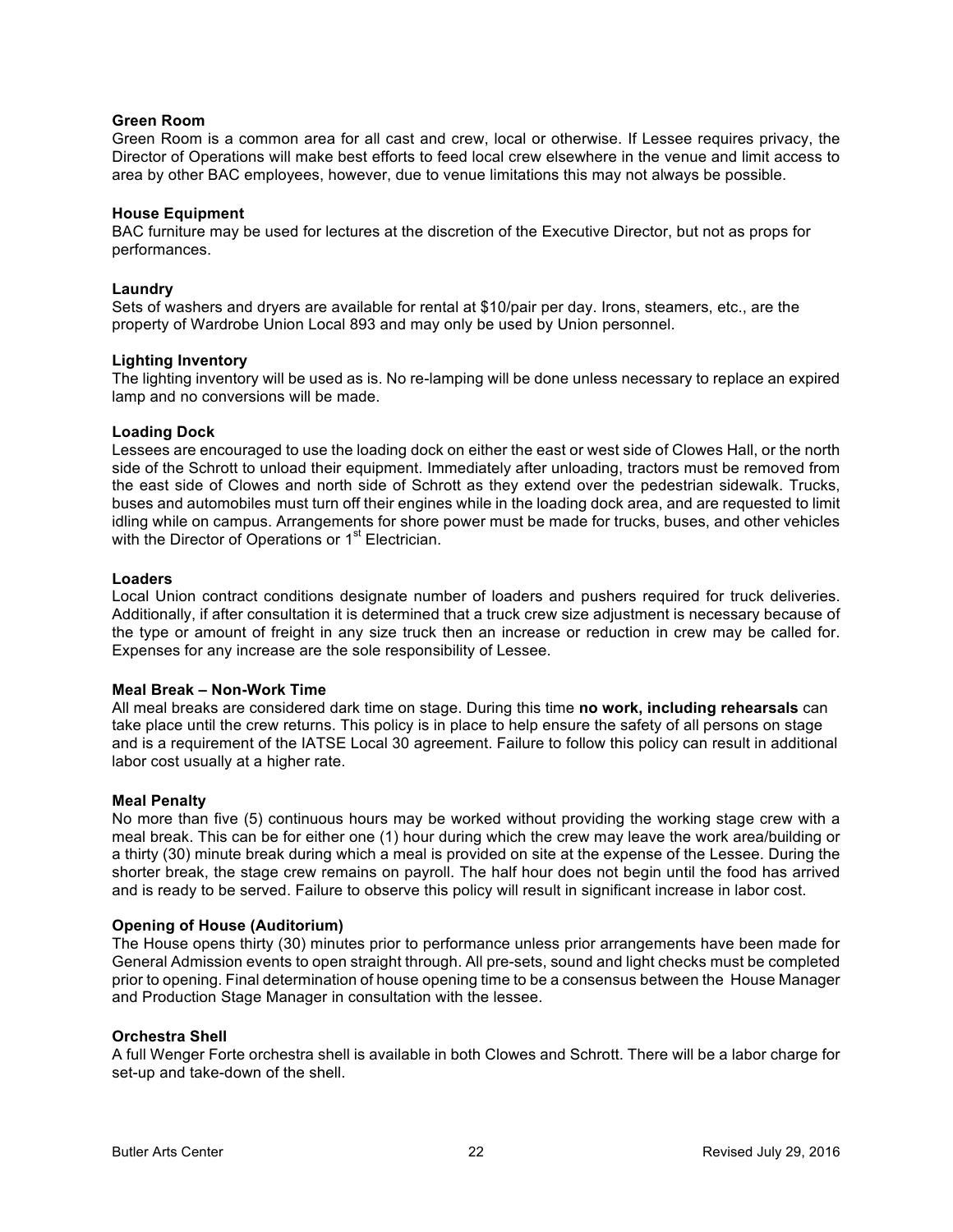#### **Orchestra Pit**

In Clowes Hall, the orchestra pit is a hydraulic lift. For this reason, no dancing is allowed on the pit, and seating on the pit is only allowed for lectures and K-12 education programs.

Pit use is determined for all events at the issuing of the Lease Agreement by Clowes Hall. If pit seats are to be sold this decision must be made at time of ticket set-up. For all music and dance events the pit must be in one of three locations: a) pit level; b) monitor level; or c) stage level. Pit seating cannot be added after tickets are already on sale. Additional charges may apply for moving the pit from its standard stage level setting.

#### **Parking for Production Personnel**

The north parking lot is reserved as a Visitor lot Monday through Friday, 8am to 5pm, and is open to all Butler registered vehicles after hours. All stage personnel are required to display a parking hangtag from their rearview mirror available from the venue's stage office or Information Desk to park within "A" permit areas on campus. During performances, stage personnel (including actors, musicians and technical crew) and front of house staff **must not park in the BAC Lot** so that it remains available to patrons. Suggested parking includes the production lot (if available), Lake Road or Hinkle Fieldhouse. *Vehicles may not be parked outside designated parking spaces or on the grass. Neither the Butler Arts Center or Butler University will not be responsible for vehicles ticketed and/or towed without the parking pass.*

No technical trucks or crew buses may remain parked in the BAC Lot after unloading. All production vehicles must be parked in the production lot immediately behind and to the west of Clowes (within the gated area) or moved to an approved location elsewhere on campus.

#### **Pianos**

Clowes Memorial Hall

7' Steinway Grand Piano and a 48" Yamaha Upright Piano.

Schrott Center for the Arts

- 9' Steinway D, 9'6" Bosendorfer Imperial, 5' Yamaha, and a 5' Steinway

Eidson-Duckwall Recital Hall

9' Steinway D, 48' Yamaha Upright Piano

The use of the pianos by the Lessee is at the sole discretion of BAC Staff. The pianos at Butler University will only be tuned to A440. The cost of tuning will be at Lessee's expense. Should the Lessee request arrangements for any other piano, it is the responsibility of the Lessee to supply the desired piano with no charge assessed to the BAC.

#### **Production Questionnaire and Production Meeting**

For all non-BAC sponsored events when a technical rider cannot be provided, a production questionnaire will be sent with the Letter of Agreement. The questionnaire must be returned eight (8) weeks prior to the first day of load-in. The questions answered will determine the labor and equipment estimates provided for in the Lease Agreement therefore accurate detail is required on the part of the Lessee. Depending upon the complexity of the show presented, Lessee will also be required to submit a light plot, sound plot, and a ground plan with use of scenery, fly system and soft goods no later than six (6) weeks prior to load-in.

At the discretion of the Director of Operations, a production meeting may be called. This meeting will take place no later than four (4) weeks prior to load-in. As part of the rental fee, three (3) hours are included for production meeting(s). Any additional time will incur a cost. More meetings may need to be scheduled if the event is complex or technical information is incomplete. The need for additional meetings is determined by the Director of Operations.

At production meeting(s), the Lessee will be asked questions regarding times, equipment, staging, etc. that were not covered in the technical rider or production questionnaire. It is imperative that one voice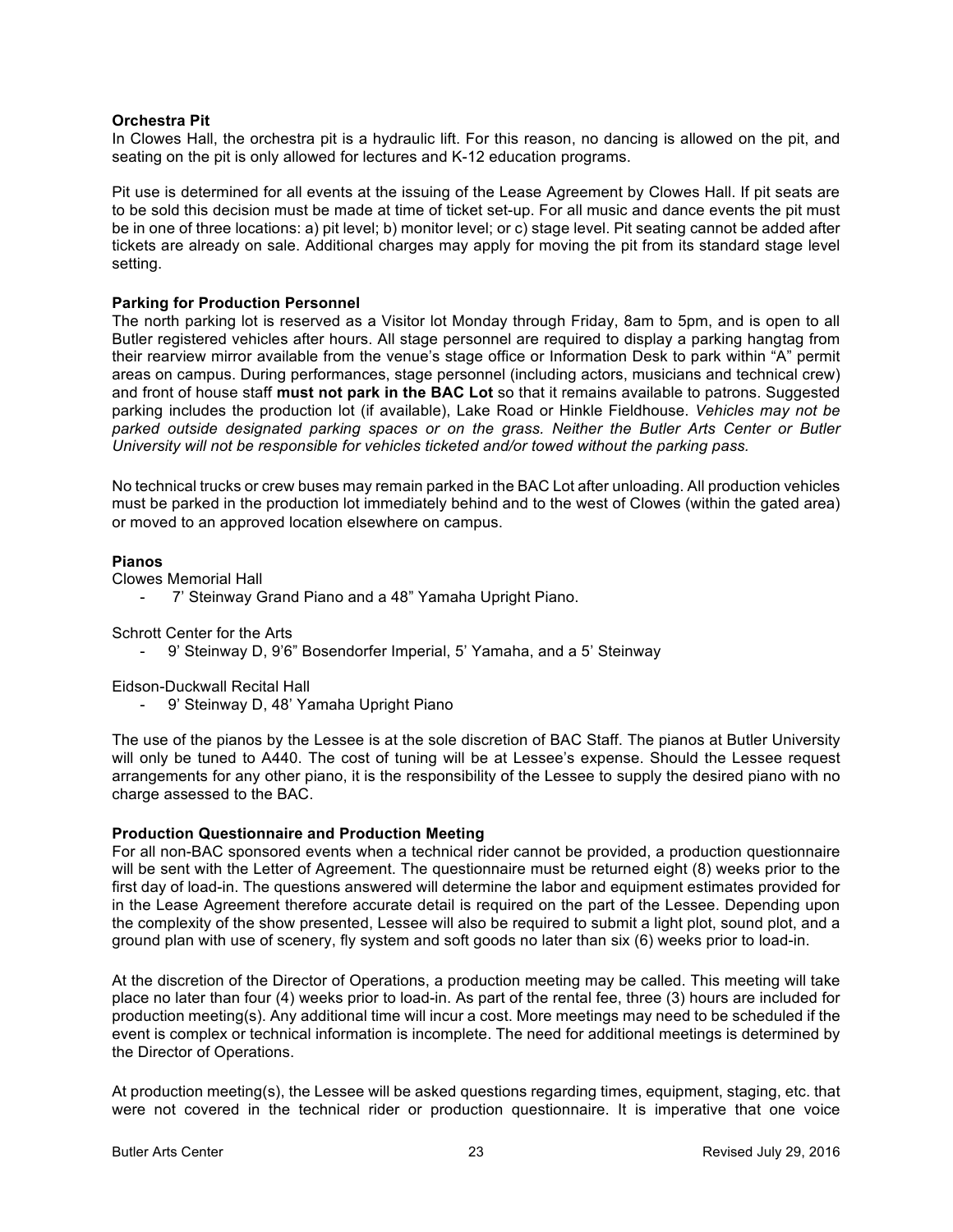representing the event answer these questions. This one voice must be empowered to answer all technical questions, determine schedules, and incur expenses regarding technical equipment and personnel. Final decisions are made at this meeting. Any changes afterward are difficult to accommodate or may incur additional costs. It may not be possible to reschedule these resources if meetings are delayed or if changes are made afterward.

When the event is represented by committee, the committee members need to discuss their needs prior to the production meeting, designate their spokesperson and delegate decision-making authority. One person/one voice representing the event is needed to coordinate with the BAC production staff. If options need to be discussed before making final decisions, a planning meeting can be set up through the Director of Operations to discuss these options. This will give the Lessee an opportunity to explore various staging, sound, lighting, rigging, etc. possibilities before the production meeting. A clear and firm understanding of needs must be expressed in the production meeting. This is the time to fine-tune options explored beforehand and to finalize those options.

Immediately following the production meeting, crew and equipment are booked for the event. BAC stagehands generally are advised of their schedule two (2) to four (4) weeks before an event. This is necessary because of the nature of the stagehand pool, and the volume of work the Butler Arts Center is required to accommodate. In order to ensure that the proper crew is assigned to a given event, the Director of Operations assigns crews for shows well in advance. Again, if the Lessee is not prepared to give details in the production meeting, or changes are made after the meeting, the best production may not be possible for the event and/or the Lessee may incur additional costs.

#### **Recording and Video Services**

BAC production staff will facilitate any recording requested by the Lessee. The BAC does not guarantee the control of the theater that would be inherent in a studio. There are three types of video recording available: archival, monitored, and edited. Lessee must specify which service is desired at the time the lease is signed.

**1. Archival –** BAC production staff will "push and play" video. There is no monitoring of the shoot and therefore no cost for Union labor. Lessee will be charged for cost of recording media only.

**2. Monitored –** BAC production staff will monitor video throughout production (adding appropriate pans and zooms, etc.) for a higher quality academic archive recording. Lessee will be charged labor plus media.

**3. Edited –** BAC production staff will monitor, edit and convert to media and/or upload finished video, provide links and embed codes within five to seven business days. Lessee will be charged for labor to shoot, edit, add titling and convert media at \$50/hour.

#### **Reduction of Stage Crew**

Local conditions do not allow for the changing of work personnel except for specific reasons such as splitting crew for meal breaks. Even under these conditions, work must be covered by a department designee.

When work is concluded by all departments, normally following completion of conventional light focus, the "in" crew can be reduced to the "show" crew.

#### **Riggers**

Motorized equipment used for overhead installation including presentation/production storage will be handled by riggers as defined in BAC agreement with IATSE Local 30. The riggers pay rates and working conditions are different from stagehands and loaders. Riggers are considered an inclusive department and do no other work.

#### **Scenery Removal**

All scenery, props, costumes, equipment, etc., belonging to the Lessee must be removed by the Lessee immediately following the final performance. All items not removed from spaces will be assumed trash and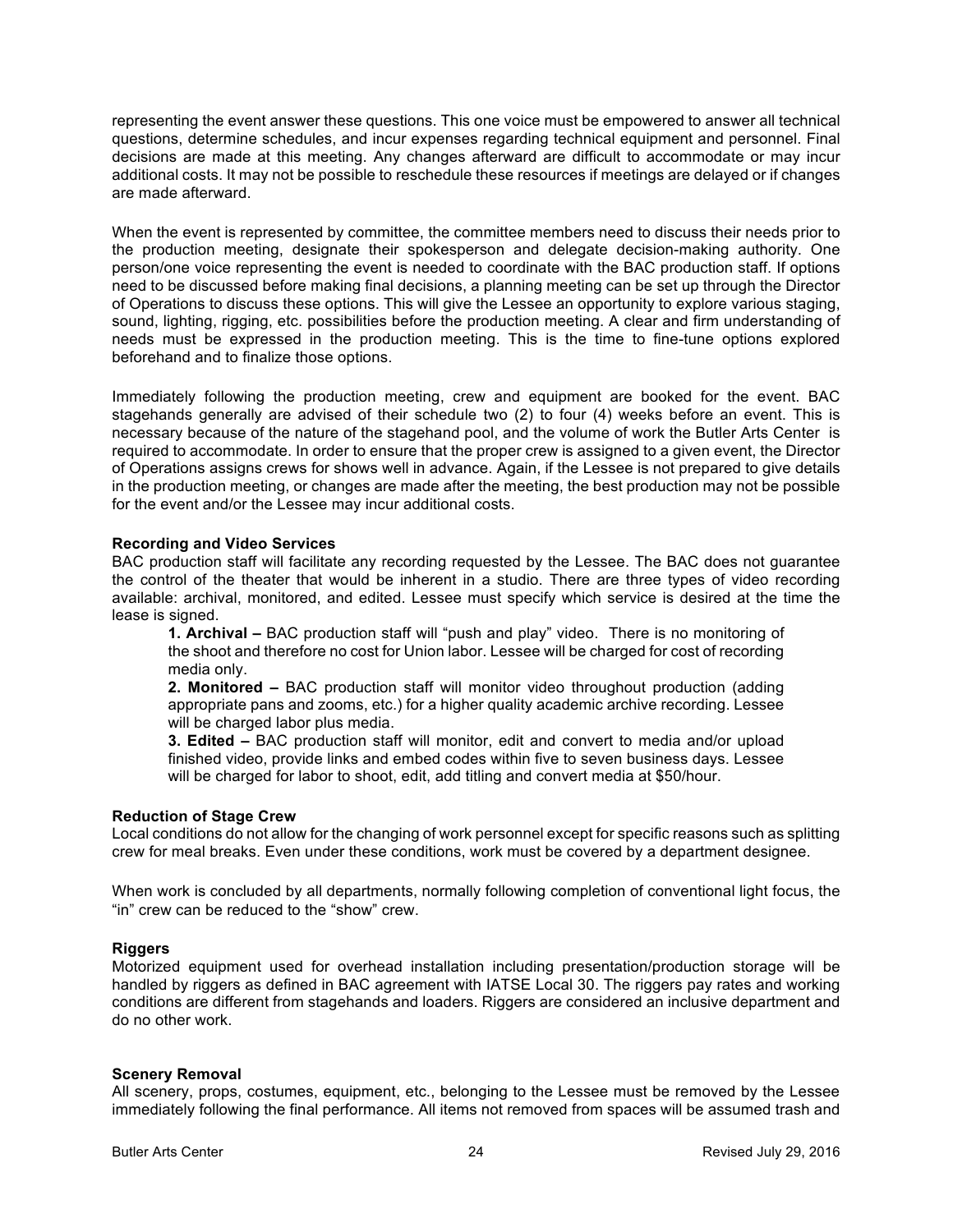disposed of accordingly unless arrangements are made in advance with the Stage Office. Any additional labor charges incurred will be billed accordingly.

#### **Security of Valuables**

No lockbox is provided. It is suggested that anything valuable not be brought into the backstage area.

#### **Signage Backstage**

Permanent directional signage is placed throughout the backstage area to direct artists and crew to all rooms, stage right and stage left. Additionally, bulletin boards are provided outside each individual dressing room as well as the two chorus dressing rooms to accommodate temporary company signage and notices. Large call boards are located upstage right and downstage left for companies in residence. Such boards must be used in lieu of taping to painted walls and fixtures. Damage done to the facility by placing signs anywhere other than on bulletin boards will be assessed accordingly.

#### **Sound Equipment**

BAC Venues are equipped with a complete LCR (left/center/right) theatre sound system that is stationary and tuned to the house. If the artist is carrying its own equipment, the BAC sound technician, after consultation with the representatives of the Lessee or company, will facilitate use of the company's equipment in conjunction with the venue's system. In cases where a sound system is used other than that of the BAC venue's, the mixing console will be placed in the soundboard location (back of Main Floor House Right).

#### **Sound Levels**

The BAC Venues each have a full range, high level sound system that is matched to the existing room, and which produces approximately 1-1  $\frac{1}{2}$  seconds of reverberation. Added sound systems for this room must consider this room condition to be effective and clear, and also including sound level/power and proper coverage.

The sound levels shall be limited for public safety. Sound level shall be monitored with a properly calibrated sound level meter at the rear of the house or mix position for "averaged continuous sound level using "dBC Slow," as a live read out. A long term average (Leq) may also be used with stated time constant.

1. Average (RMS) continuous power for any one concert shall not exceed "96 dBC – Slow," (also "Leq), measured and summed continuously over one entire concert, event, or any 4-hour period in one day.

2. Averaged, brief or loud passages for any one event shall not exceed "105 dBC – Slow." Instantaneous level peaks might exceed this number for only brief, very short periods of time (under one minute typically).

3. At no time in the venue shall any maximum, instantaneous sound level peak or instant transient in any seat exceed 11*x*dBC, and which might be considered unsafe or painful to the public. This shall apply within one meter of any loudspeaker. BAC audio staff will periodically check the levels throughout the performance.

#### **Staffing**

All Lessee's production needs are coordinated through the Director of Operations. BAC management reserves the right to determine minimum crew requirements as provided in its contract with IATSE Local 30 and/or as needed for the safe operation of the facility. Lessee will receive in advance the estimated hourly cost of required personnel.

#### **Technical Coordination**

The Butler Arts Center requires that a Union Stage Technician be present during your event and all rehearsals or work calls. This includes wardrobe day work, meetings or meals behind the proscenium. Cost for event technical supervision will be included in the Lessee's cost estimate provided by the BAC. Lessee will solely be responsible for staffing for any spontaneous events that occur that are not covered in the initial